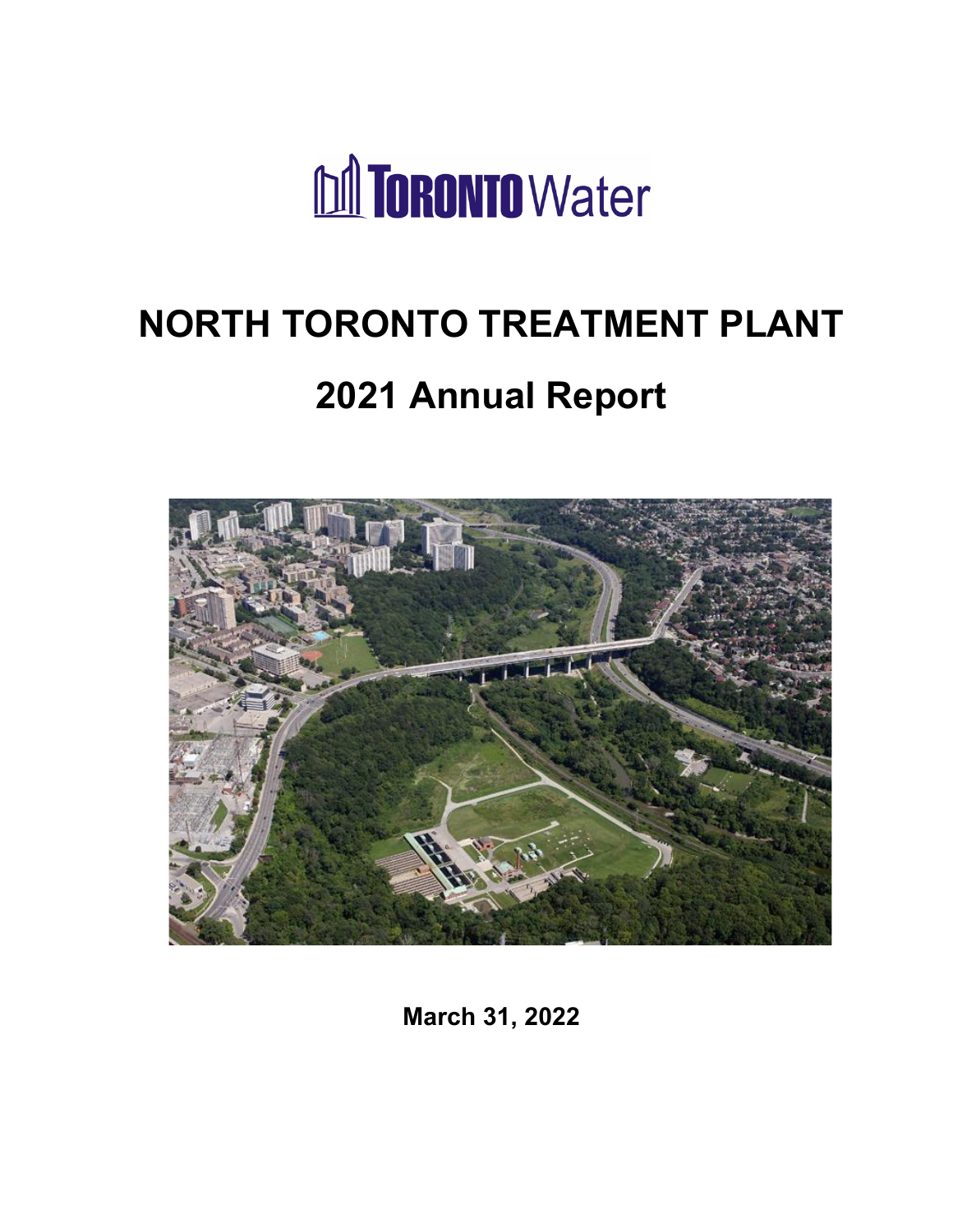

### <span id="page-1-0"></span>EXECUTIVE SUMMARY

The North Toronto Treatment Plant (NTTP) is one of four wastewater treatment facilities operated by the City of Toronto. This facility, located in the Don Valley, has a rated capacity of 45.5 ML/day, normally operates at a controlled flow rate, and serves an equivalent population of approximately 55,000. The North Toronto Treatment Plant discharges to the Don River and operates under Environmental Compliance Approval (ECA) No. 7459-B6QPM2 issued June 21, 2019.

The average daily influent flow rate in 2021 was 17.5 ML/day. Influent concentrations of Biochemical Oxygen Demand (BOD5), Total Phosphorus (TP) and Total Suspended Solids (TSS) averaged 196 mg/L, 4.8 mg/L and 241 mg/L, respectively.

North Toronto Treatment Plant achieved the following effluent quality and loading rates in 2021 in comparison to ECA limits:

| Parameter                                                  | ECA <sup>1</sup> | 2021 Final Effluent |
|------------------------------------------------------------|------------------|---------------------|
| <b>Total Suspended Solids (SS)</b>                         | 25.0 mg/L        | 7.5                 |
| Carbonaceous Biological Oxygen Demand (CBOD <sub>5</sub> ) | 25.0 mg/L        | 3.2                 |
| <b>Total Phosphorus (TP)</b>                               | $1.0$ mg/L       | 0.6                 |
| Escherichia Coli (E. Coli) <sup>2</sup>                    | 200 CFU/100mL    | 13                  |
| рH                                                         | $6.0 - 9.5$      | 7.0                 |
| Total Residual Chlorine (TRC) (Dehlorination)              | $0.02$ mg/L      | 0.014               |
| <b>TSS Loading Rate</b>                                    | 1,137.5 kg/day   | 132                 |
| CBOD <sub>5</sub> Loading Rate                             | 1,137.5 kg/day   | 56                  |
| TP Loading Rate                                            | 45.5 kg/day      | 10                  |

<sup>1</sup> Referenced from ECA No. 7459-B6QPM2 issued on June 21, 2019.

 $2^{2}$  Arithmetic mean of monthly geometric mean data.

Sludge (raw sludge and waste activated sludge) generated at the North Toronto Treatment Plant is conveyed by gravity via the North Toronto Sanitary Trunk Sewer (STS) and the Coxwell STS to the Ashbridges Bay Treatment Plant (ABTP) for further treatment and disposal. The daily average of 549.4 m<sup>3</sup>/day at 0.89 % Total Solids (TS) sludge was transferred in 2021.

Ferrous chloride consumption for phosphorus removal totalled 71.62 tonnes as iron (Fe). Total sodium hypochlorite (12% w/v) consumption for effluent disinfection totalled 102.55  $\text{m}^{3}$ . Sodium bisulphite (SBS) (38% w/w) consumption for effluent de-chlorination totalled 66.55 tonnes.

The plant continued with various capital projects. Notable projects included the design of various process upgrades and the design of a new server room. A variety of scheduled, preventative,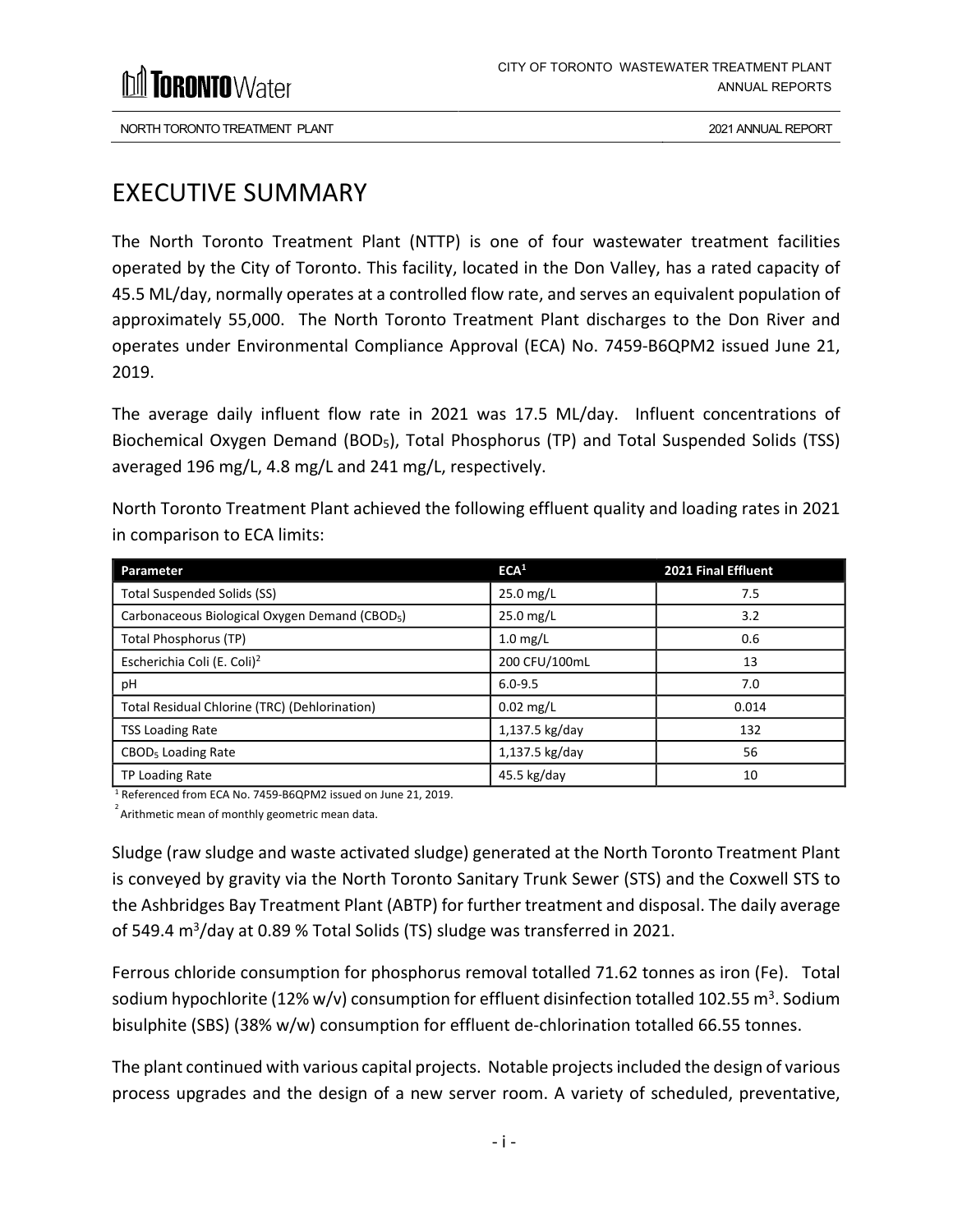

predictive and reactive maintenance was performed, including annual calibration of effluent monitoring equipment.

Total annual consumption for potable water and hydro was 57,413  $m<sup>3</sup>$  and 2.74 M kWh, respectively.

Direct operating costs for 2021 totalled \$2.06M. In 2021, the North Toronto Treatment Plant had 9 employees. As of December 31, 2021, there were no lost time incidents and no lost time days due to work related injuries.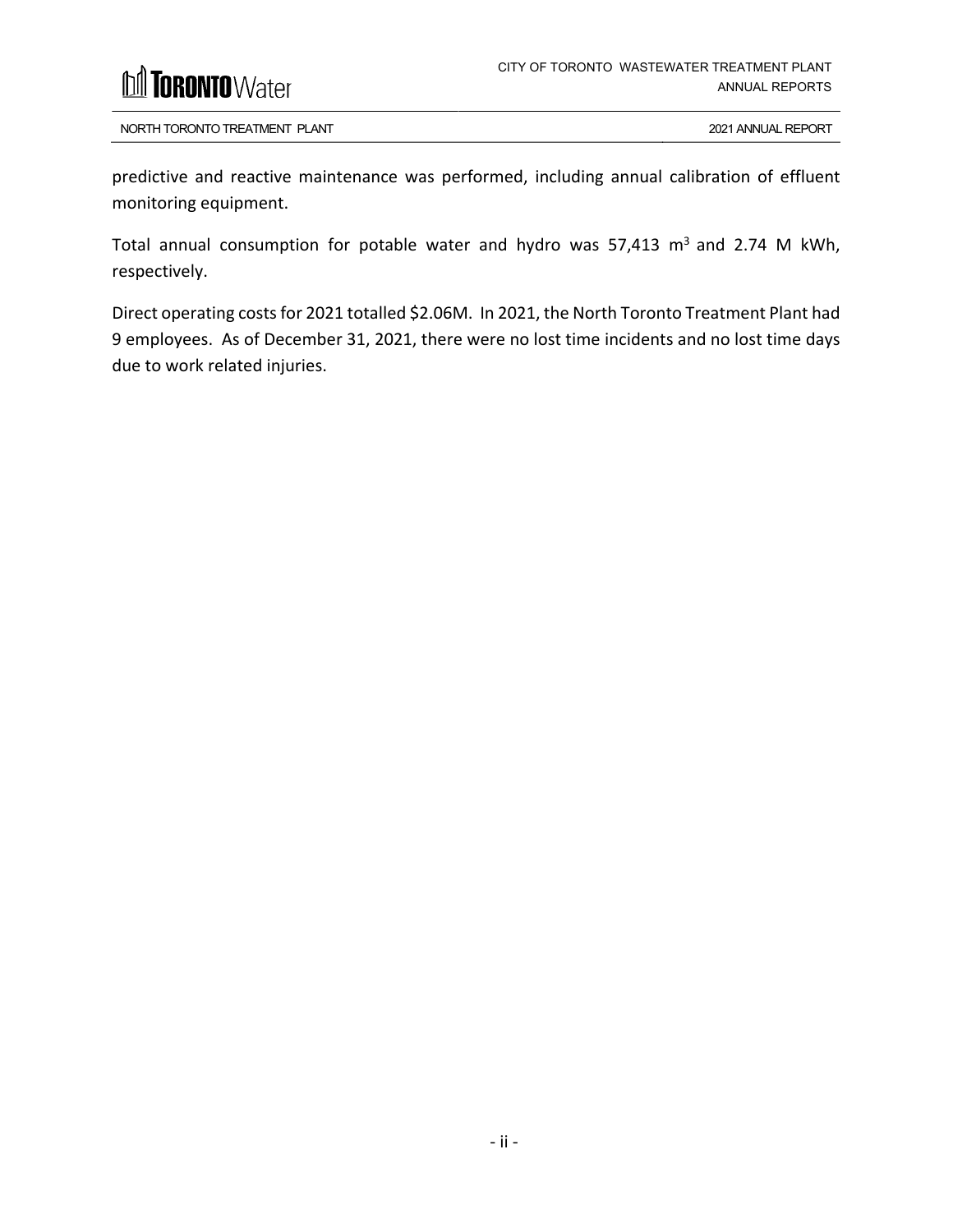

NORTH TORONTO TREATMENT PLANT

2021 ANNUAL REPORT

### <span id="page-3-0"></span>**TABLE OF CONTENTS**

| 1                       |       |  |
|-------------------------|-------|--|
| $\overline{2}$          |       |  |
|                         | 2.1   |  |
|                         | 2.2   |  |
|                         | 2.3   |  |
|                         | 2.4   |  |
|                         | 2.5   |  |
|                         | 2.6   |  |
| $\overline{\mathbf{3}}$ |       |  |
|                         | 3.1   |  |
|                         | 3.2   |  |
|                         | 3.3   |  |
|                         | 3.4   |  |
|                         | 3.4.1 |  |
|                         | 3.4.2 |  |
|                         | 3.4.3 |  |
|                         | 3.5   |  |
|                         | 3.6   |  |
|                         | 3.7   |  |
| 4                       |       |  |
| 5                       |       |  |
| 6                       |       |  |
| 7                       |       |  |
|                         | 7.1   |  |
|                         | 7.2   |  |
|                         | 7.3   |  |
|                         | 7.4   |  |
|                         | 7.5   |  |
|                         | 7.6   |  |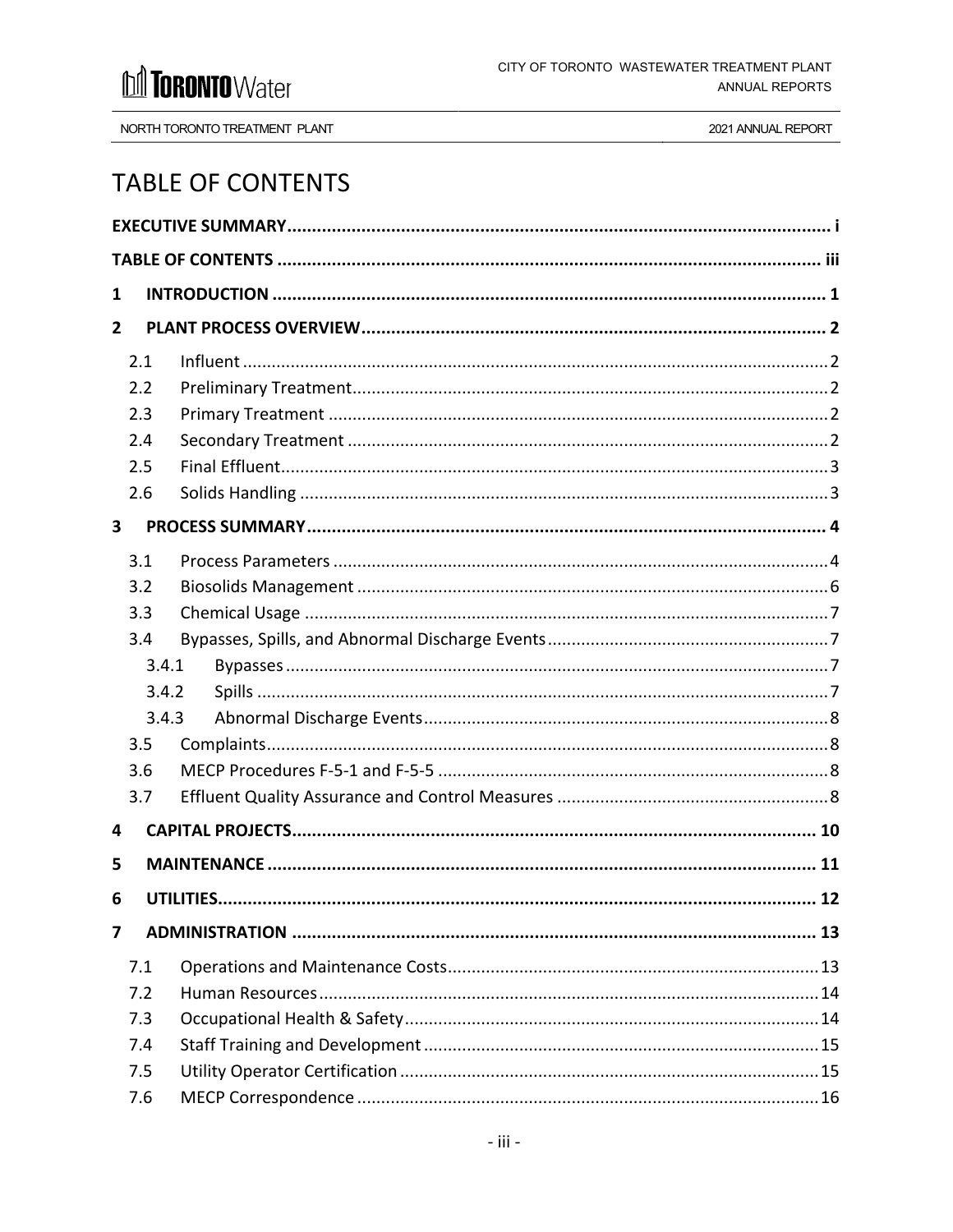

### **APPENDICES**

- [APPENDIX A Plant Schematic](#page-23-0)
- [APPENDIX B Influent and Effluent 2021 Performance Charts](#page-25-0)
- [APPENDIX C Historical Performance Data](#page-28-0)
- [APPENDIX D Influent and Effluent Metal Concentrations](#page-31-0)
- [APPENDIX E Staff Training Courses](#page-34-0)
- [APPENDIX F Maintenance Activities](#page-37-0)

### **LIST OF TABLES**

| Table 5: Summary of Regulated Monitoring Equipment Calibration and Maintenance11 |  |
|----------------------------------------------------------------------------------|--|
|                                                                                  |  |
|                                                                                  |  |
|                                                                                  |  |

### **LIST OF FIGURES**

| Figure 3: North Toronto Treatment Plant Health & Safety Injury Summary  14 |  |
|----------------------------------------------------------------------------|--|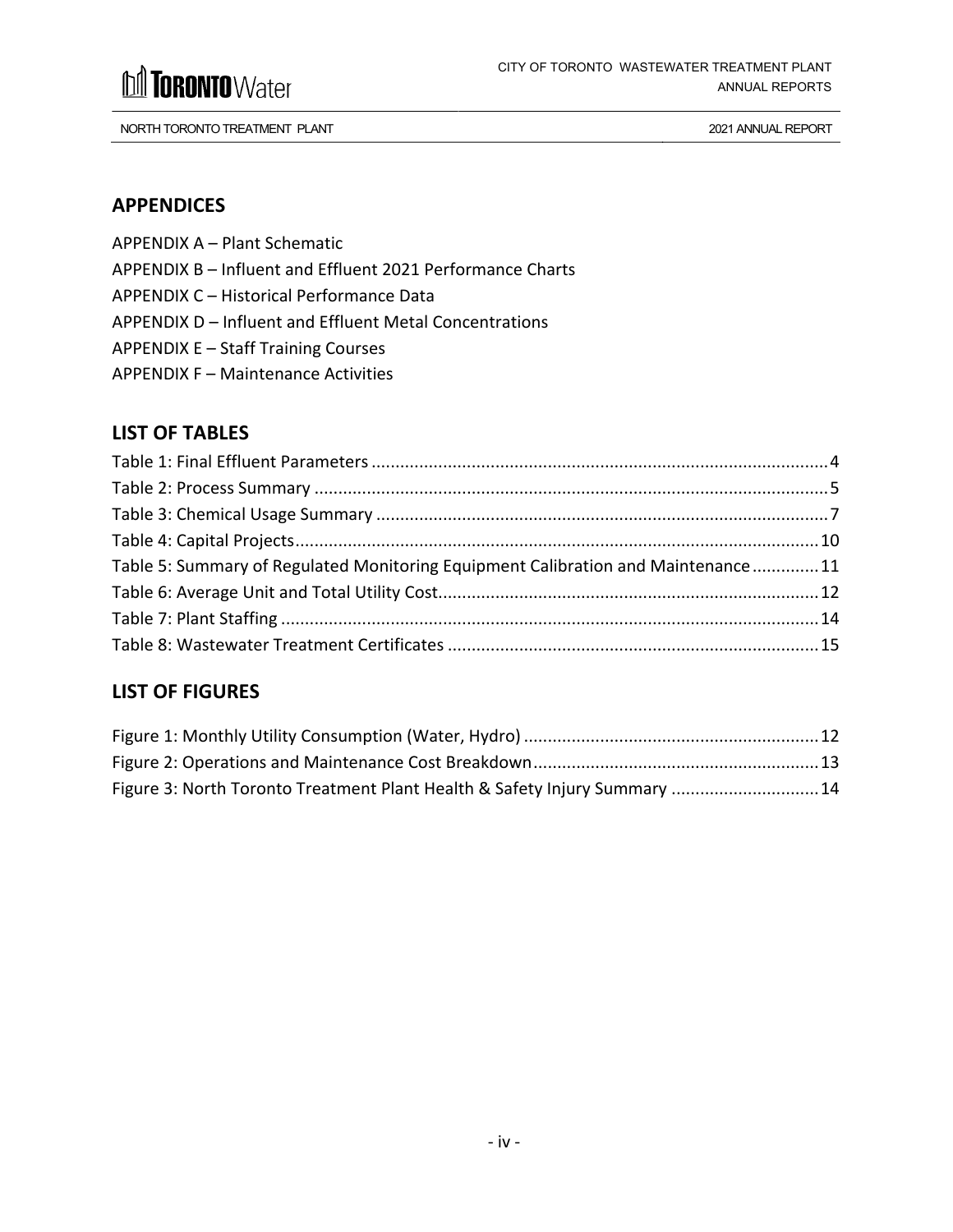

#### **GLOSSARY OF ABREVIATIONS**

| AAC              | <b>Annual Average Concentration</b>                                             |
|------------------|---------------------------------------------------------------------------------|
| BOD <sub>5</sub> | Five-Day Biochemical Oxygen Demand                                              |
| CBOD5            | Five-Day Carbonaceous Biochemical Oxygen Demand                                 |
| <b>CEU</b>       | <b>Continuing Education Units</b>                                               |
| <b>CFU</b>       | <b>Colony Forming Units</b>                                                     |
| E. Coli          | Escherichia Coli                                                                |
| <b>ECA</b>       | <b>Environmental Compliance Approval</b>                                        |
| Fe               | Iron                                                                            |
| kg               | kilogram                                                                        |
| kWh              | Kilowatt-hour                                                                   |
| <b>MAC</b>       | Monthly Average Concentration                                                   |
| <b>MGMD</b>      | Monthly Geometric Mean Concentration                                            |
| MWh              | Megawatt-hour                                                                   |
| m <sub>3</sub>   | Cubic metre                                                                     |
| $m3$ /day        | Cubic metre per day                                                             |
| mA               | Milliamps                                                                       |
| mg/L             | Milligrams per litre                                                            |
| mL               | Millilitre                                                                      |
| ML               | Megalitre (million litres)                                                      |
| <b>MECP</b>      | Ministry of the Environment, Conservation and Parks                             |
| Q                | <b>Flow Rate</b>                                                                |
| <b>RAS</b>       | <b>Return Activated Sludge</b>                                                  |
| <b>SBS</b>       | Sodium Bisulphite                                                               |
| SBS (P)          | Sodium Bisulphite Presence                                                      |
| scm              | <b>Standard Cubic Metres</b>                                                    |
| SS               | <b>Suspended Solids</b>                                                         |
| <b>TRC</b>       | <b>Total Residual Chlorine</b>                                                  |
| TP.              | <b>Total Phosphorus</b>                                                         |
| <b>TS</b>        | <b>Total Solids</b>                                                             |
| <b>TSS</b>       | <b>Total Suspended Solids</b>                                                   |
| <b>TVS</b>       | <b>Total Volatile Solids</b>                                                    |
| TWAS             | <b>Thickened Waste Activated Sludge</b>                                         |
| $\mu$ g/L        | Micrograms per litre                                                            |
| <b>WAS</b>       | <b>Waste Activated Sludge</b>                                                   |
| % w/v            | Percent concentration of components of solution expressed as weight by volume   |
| % w/w            | Percent concentration of components of a solution expressed as weight by weight |
|                  |                                                                                 |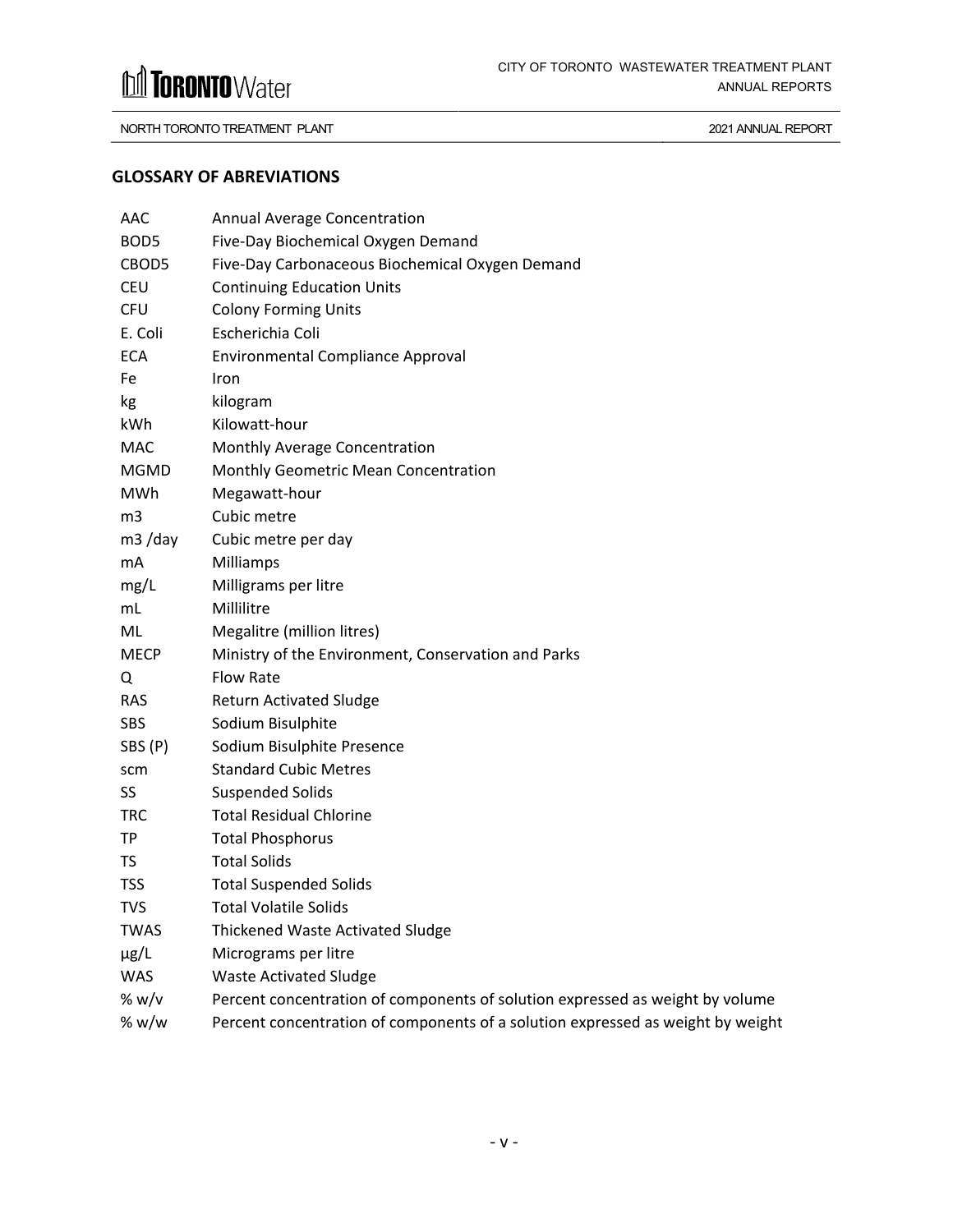

### **Definitions**

*Bypass:* A bypass is defined as a diversion of sewage around one or more unit processes within the plant with the diverted sewage flows being returned to the plant treatment train upstream of the final effluent sampling location, and discharging to the environment through the plant outfall.

*Overflow:* An overflow is defined as a discharge to the environment from the plant at a location other than the plant outfall downstream of the final effluent sampling station.

*Spill:* A spill is defined within the meaning of Part X of the Environmental Protection Act. "Spill", when used in reference to a pollutant, means a discharge,

- a) into the natural environment,
- b) from or out of a structure, vehicle or other container, and
- c) that is abnormal in quality or quantity in light of the discharge.

*Abnormal Discharge:* A discharge of a pollutant designated by the regulations at a location designated by the regulations shall be deemed to be in a quantity or with a quality abnormal at the location. R.S.O. 1990, c. E.19, s. 91 (2).

$$
loading\left(\frac{kg}{day}\right) = \text{Concentration}\left(\frac{mg}{L}\right) \times Flow\left(\frac{ML}{day}\right)
$$

Percent Removal (%) =  $1 - \frac{Concentration(Final)}{G(1 + \frac{1}{2})}$ Concentration (Initial)

 $\emph{Aeration loading} = \Big(\frac{kg\ cBOD}{m^3\ aeration\ capacity}\Big) = \frac{(Q_{Primary\ Effluent} + Q_{RAS}) \times [cBOD_{5\ primary\ effluent}]}{V_{aeration\ Tanks}}$ 

 $\emph{Solids}$  Capture (%) =  $\frac{\emph{Centrifuge}$  Feed TS  $-$  Centrate TSS  $\times$  100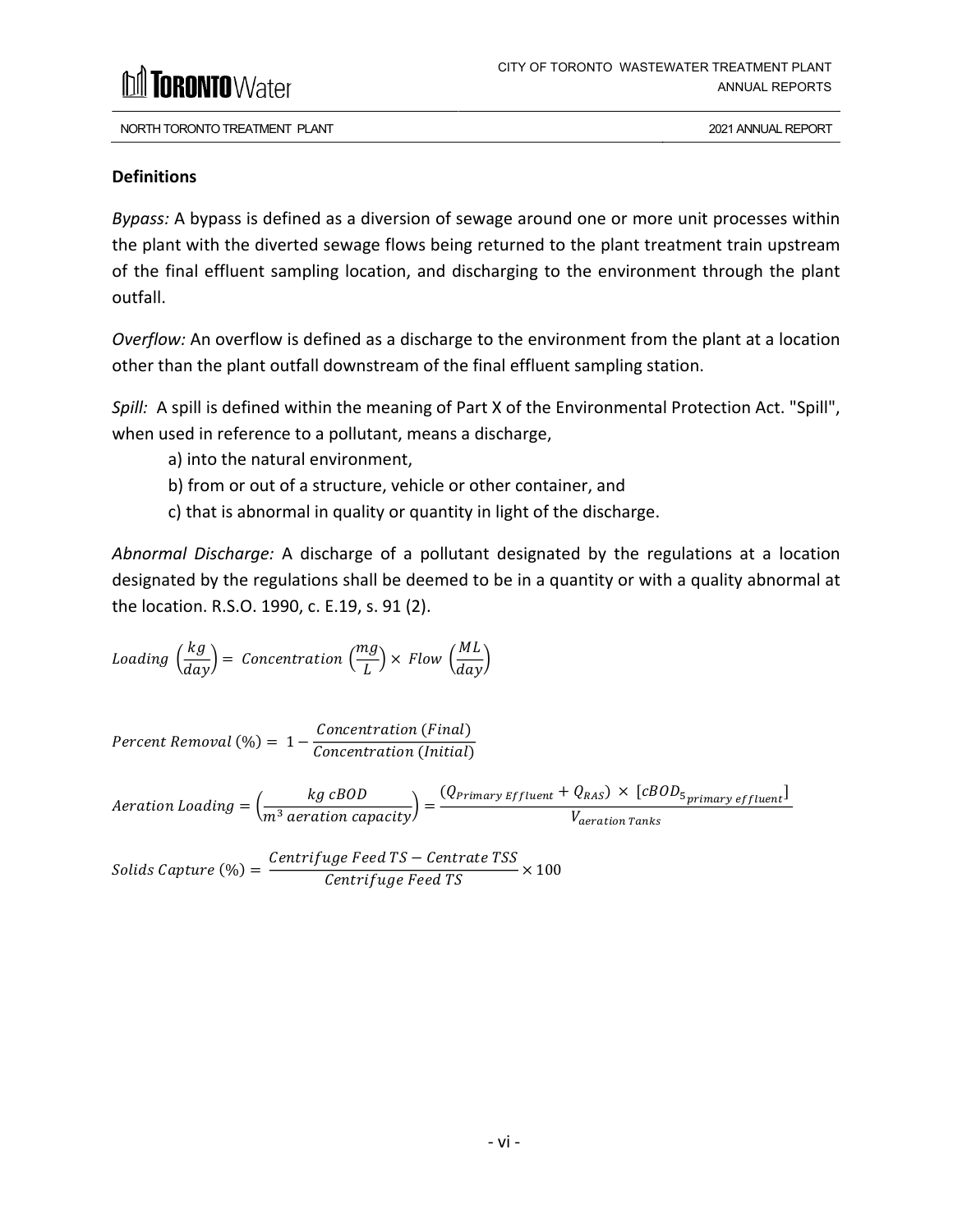

### <span id="page-7-0"></span>1 INTRODUCTION

The North Toronto Treatment Plant is one of four wastewater treatment facilities operated by the City of Toronto under the responsibility of the Wastewater Treatment section of Toronto Water. The facility is located at 21 Redway Road, in the Don Valley on a 27.2 ha site serving a sewershed of approximately 3,060 ha. This area contains an estimated connected population of 55,000. The North Toronto Treatment Plant operates at a controlled flow rate and has a rated capacity of 45,500  $m^3$ /day, or 45.5 ML/day. Wastewater in excess of the controlled rate is diverted to the North Toronto Trunk Sewer and then conveyed by gravity to the Ashbridges Bay Treatment Plant via the Coxwell STS.

Major treatment processes include screening and grit removal, primary treatment, secondary treatment, phosphorus removal, effluent disinfection and de-chlorination. Treated effluent is discharged to the Don River. Co-settled sludge (raw sludge and waste activated sludge) is transferred via the North Toronto Sanitary Trunk Sewer (STS) and the Coxwell STS to the Ashbridges Bay Treatment Plant (ABTP) for further treatment and disposal. Numerous auxiliary systems are required for proper operation of many plant processes including: potable water, process water, heating, ventilation and air conditioning (HVAC), SCADA, odour control, electrical power distribution, and chemicals.

The Ministry of the Environment, Conservation and Parks (MECP) has classified the North Toronto Treatment Plant as a Class III wastewater treatment facility under Regulation 129/04. The facility operates under Environmental Compliance Approval (ECA) No. 7459-B6QPM2 issued June 21, 2019.

This report is a summary of plant operations and performance in 2021. Highlights of the report include a discussion on effluent quality and summaries of process operations, maintenance, chemical and utility consumption, capital projects, operational costs and human resources.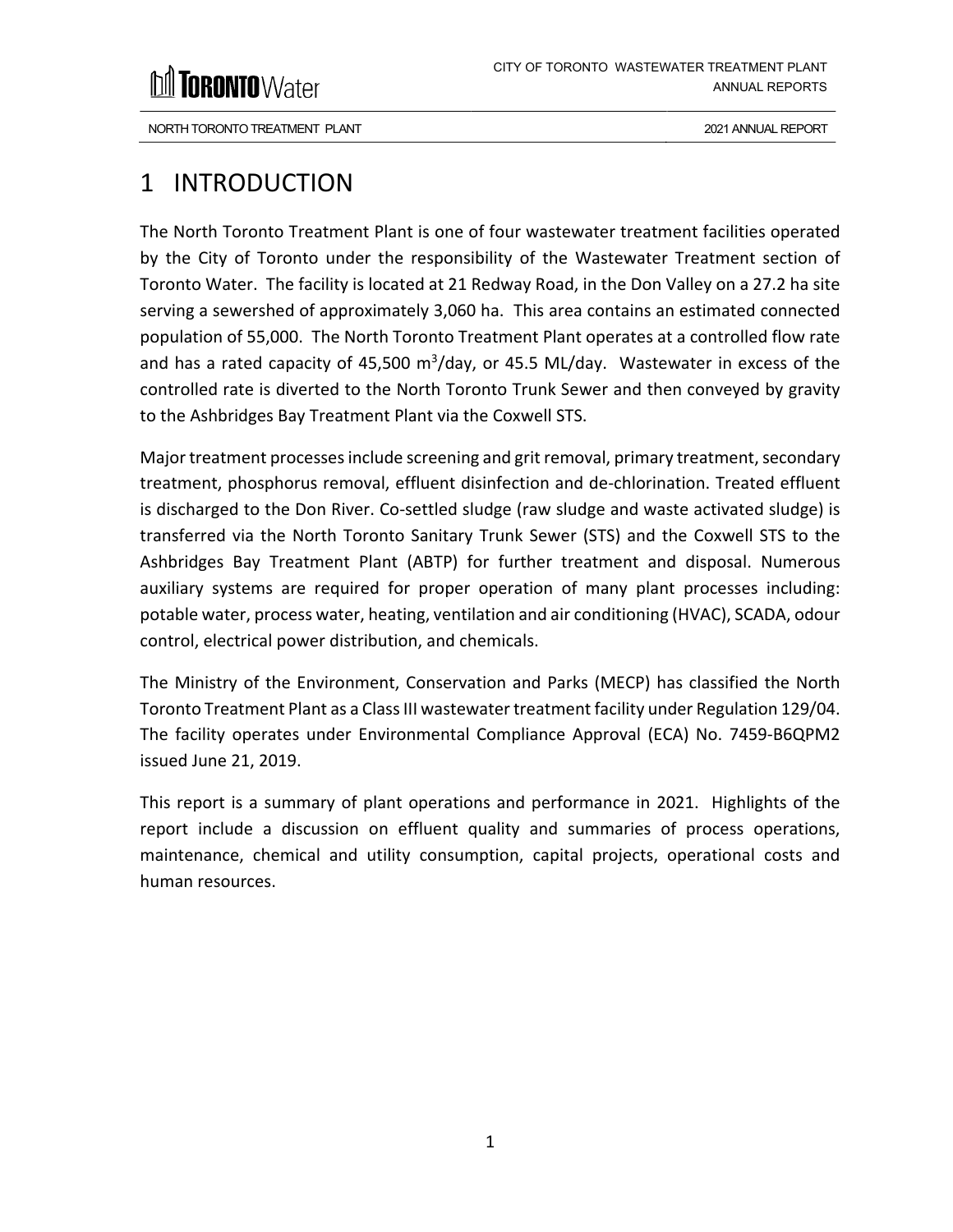### <span id="page-8-0"></span>2 PLANT PROCESS OVERVIEW

A description of the plant process is included below. A plant process flow diagram is available in Appendix A. Additional information on the plant's process can be found on the City of Toronto website $^1$ .

### <span id="page-8-1"></span>**2.1 Influent**

Wastewater from the Forman-Yonge Combined Trunk Sewer and Millwood Combined Trunk Sewer flows to the plant via a common sewer.

### <span id="page-8-2"></span>**2.2 Preliminary Treatment**

Raw wastewater enters the Headworks for grit and screenings removal. There is one automatic climber type bar screen that removes rags and large pieces of debris. Grit channels located downstream of the screen remove sand, gravel and similar heavy inorganic material by gravity separation. The removed grit and screenings are hauled to a sanitary landfill site.

### <span id="page-8-3"></span>**2.3 Primary Treatment**

Primary Treatment occurs in the Primary Clarification Tanks, where the flow velocity of the wastewater is reduced to allow heavier solids to settle to the bottom. There are four Primary Clarification Tanks. Sludge collectors in the tanks sweep the settled sludge, called primary or raw sludge, into sludge hoppers at the bottom of the tank. Floating solids, called scum, are drained periodically from the top of the tanks. The primary sludge and scum are then pumped out via the North Toronto STS and the Coxwell STS to the Ashbridges Bay Treatment Plant for further treatment. The primary effluent, continues to secondary treatment.

### <span id="page-8-4"></span>**2.4 Secondary Treatment**

The primary effluent receives secondary treatment through a conventional, suspended biomass activated sludge process in the Aeration Tanks. After entering the aeration tanks, the primary effluent mixes with return activated sludge (RAS) to form mixed liquor. RAS is removed from the Final Clarification Tanks and contains micro-organisms that naturally occur in wastewater and facilitate its degradation. In the presence of oxygen, these microorganisms break down organic material in the mixed liquor. Air is supplied to the Aeration Tanks through four electrically driven blowers. There are a total of eight Aeration Tanks each

<sup>1</sup> *[https://www.toronto.ca/services-payments/water-environment/managing-sewage-in-toronto/wastewater-treatment](https://www.toronto.ca/services-payments/water-environment/managing-sewage-in-toronto/wastewater-treatment-plants-and-reports/)plants-and-reports/*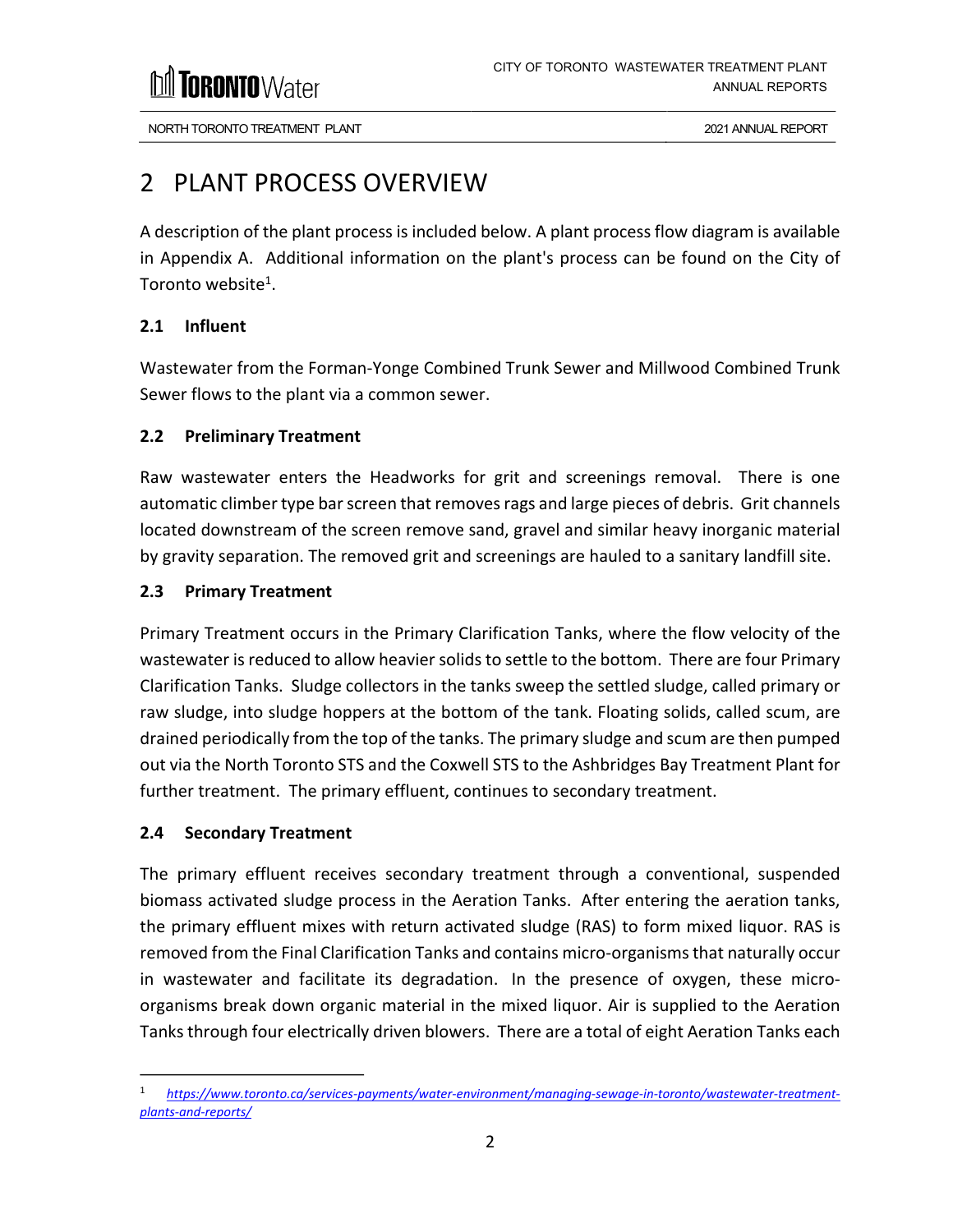

equipped with ceramic fine bubble dome diffusers. Ferrous chloride is applied to the distribution conduits to the Aeration Tanks for phosphorous removal.

The mixed liquor from the Aeration Tanks flows to five large Final Clarification Tanks, where the activated sludge is allowed to settle. A controlled quantity of this sludge is returned to the Aeration Tanks as RAS in order to maintain a sufficient biomass concentration. The excess is removed as waste activated sludge (WAS), a portion of which is diverted to the Primary Clarification Tanks to co-settle with the raw sludge.

### <span id="page-9-0"></span>**2.5 Final Effluent**

Sodium hypochlorite is used to disinfect and kill pathogens in the final effluent. Sodium bisulphite (SBS) is added after disinfection to remove excess chlorine from the wastewater (i.e. dechlorinate); helping to protect the aquatic environment. The final effluent is discharged into the Don River. The plant uses direct measurement of Total Residual Chlorine (TRC) in the final effluent for monitoring and compliance.

### <span id="page-9-1"></span>**2.6 Solids Handling**

All primary sludge, WAS, and scum from the Primary and Secondary Clarification Tanks, collectively called sludge, is transferred to the Ashbridges Bay Treatment Plant for further treatment.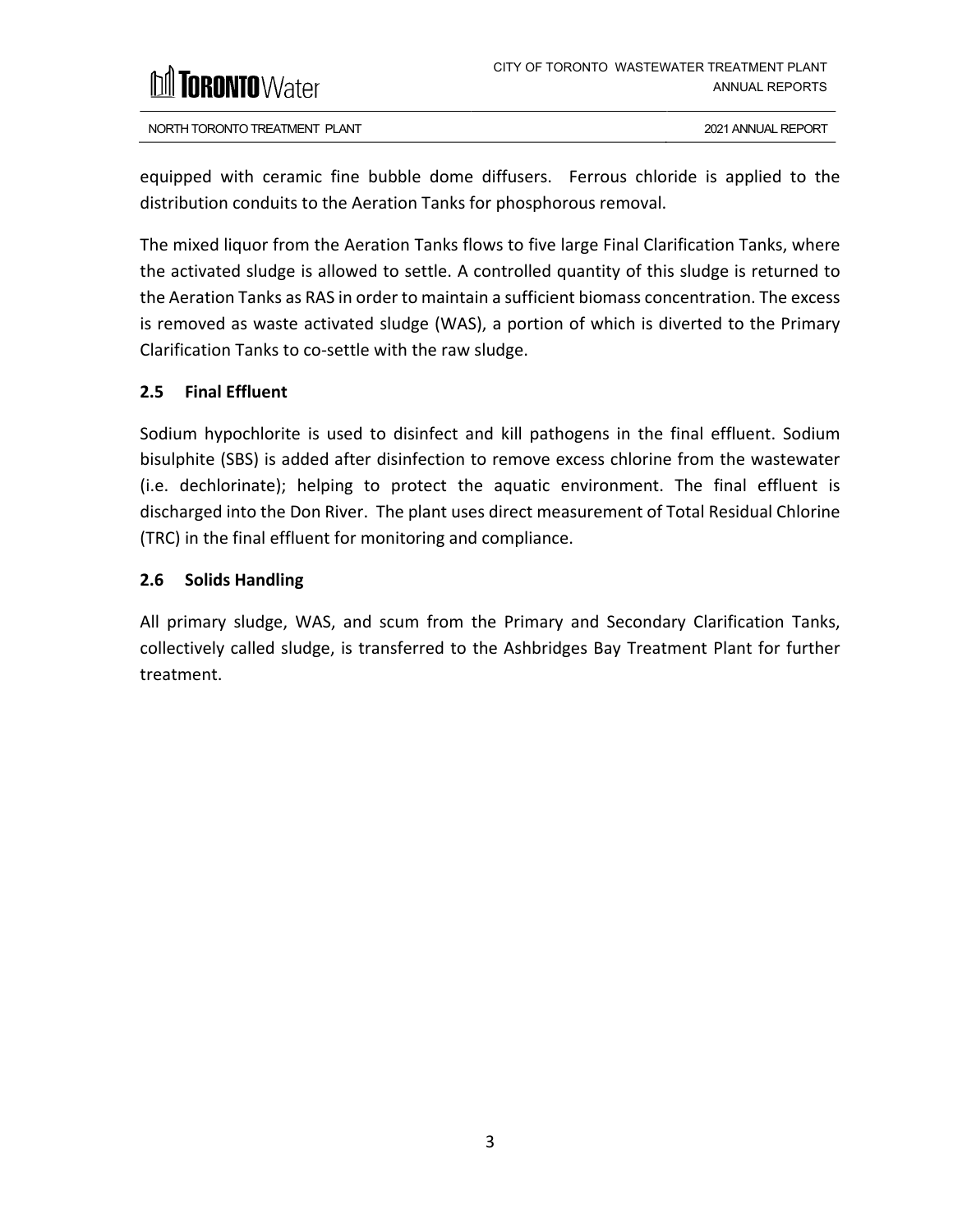

### <span id="page-10-0"></span>3 PROCESS SUMMARY

### <span id="page-10-1"></span>**3.1 Process Parameters**

In 2021, the North Toronto Treatment Plant continued to produce a high quality effluent. A summary of key final effluent parameters against the ECA objectives and limits are shown in Table 1. Regulated parameters are highlighted. Influent and effluent performance charts are available in Appendix B. Historical performance data is included in Appendix C.

| Parameter                              | CBOD <sub>5</sub> | <b>TSS</b>      | <b>TP</b>     | TRC <sup>1</sup> | E-Coli           | pH          |             |
|----------------------------------------|-------------------|-----------------|---------------|------------------|------------------|-------------|-------------|
|                                        | (mg/L)            | (mg/L)          | (mg/L)        | (mg/L)           | (count/100mL)    | Min         | Max         |
| January                                | 4.3               | 9.4             | 0.7           | 0.020            | 6                | 6.8         | 7.3         |
| February                               | 4.5               | 8.8             | 0.7           | 0.020            | 3                | 6.5         | 7.1         |
| March                                  | 3.5               | 6.0             | 0.5           | 0.020            | 3                | 6.8         | 7.2         |
| April                                  | 3.6               | 7.5             | 0.5           | 0.020            | $\mathbf{1}$     | 6.8         | 7.2         |
| May                                    | 1.5               | 4.3             | 0.5           | 0.018            | 25               | 6.8         | 7.1         |
| June                                   | 2.8               | 5.9             | 0.6           | 0.018            | 29               | 6.9         | 7.2         |
| July                                   | 2.7               | 9.0             | 0.5           | 0.018            | 10               | 6.8         | 7.3         |
| August                                 | 1.3               | 5.7             | 0.5           | 0.020            | 23               | 6.8         | 7.2         |
| September                              | 2.6               | $10.1\,$        | 0.7           | 0.018            | 24               | 6.7         | 7.1         |
| October                                | 3.4               | 5.9             | 0.5           | 0.020            | $\overline{7}$   | 6.8         | 7.3         |
| November                               | 3.2               | 7.4             | 0.6           | 0.019            | 15               | 6.8         | 7.3         |
| December                               | 5.5               | 10.3            | 0.7           | 0.018            | 9                | 6.6         | 7.3         |
| Annual Average                         | 3.2               | 7.5             | 0.6           | 0.014            | 13               | 7.0         |             |
| Loading (kg/d) <sup>2</sup>            | 56.5              | 131.6           | 10.1          | N/A              | N/A              | N/A         |             |
| Removal Efficiency <sup>3</sup><br>(%) | 98%               | 97%             | 88%           | N/A              | N/A<br>N/A       |             |             |
| <b>ECA Requirements<sup>,4,5</sup></b> |                   |                 |               |                  |                  |             |             |
|                                        | AAC:              | AAC:            | MAC:          | MAC:             | <b>MGMD: 150</b> |             |             |
| <b>Effluent Objective</b>              | 15.0 mg/L         | 15.0 mg/L       | 0.90<br>mg/L  | non-<br>detect   | CFU/100 mL       |             | $6.5 - 8.5$ |
|                                        | AAC:              | AAC:            | MAC:          | MAC:             | <b>MGMD: 200</b> |             |             |
| <b>Effluent Limit</b>                  | 25.0 mg/L         | 25.0 mg/L       | $1.0$<br>mg/L | 0.02<br>mg/L     | CFU/100 mL       | $6.0 - 9.5$ |             |
| Average Waste                          | AAL:              | AAL:            | AAL:          |                  |                  |             |             |
| Loading Limit <sup>2</sup>             | 1,137.5<br>kg/d   | 1,137.5<br>kg/d | 45.5<br>kg/d  | N/A              | N/A              |             |             |

#### <span id="page-10-2"></span>Table 1: Final Effluent Parameters

1 TRC – Total Residual Chlorine. Reported figure is the monthly maximum for the month. Annual Average is the average of all sample results. 2 Loading is calculated based on flow rates as provided in Table 2

 $3$ CBOD = 0.8  $*$  BOD assumed for removal efficiency calculatons

<sup>4</sup>Referenced from ECA No. 7459-B6QPM2 issued June 21, 2019.

<sup>5</sup>AAC refers to Annual Average Concentration, MAC refers to Monthly Average Concentration, MGMD refers to Monthly Geometric Mean Density, and AAL refers to Annual Average Daily Loading.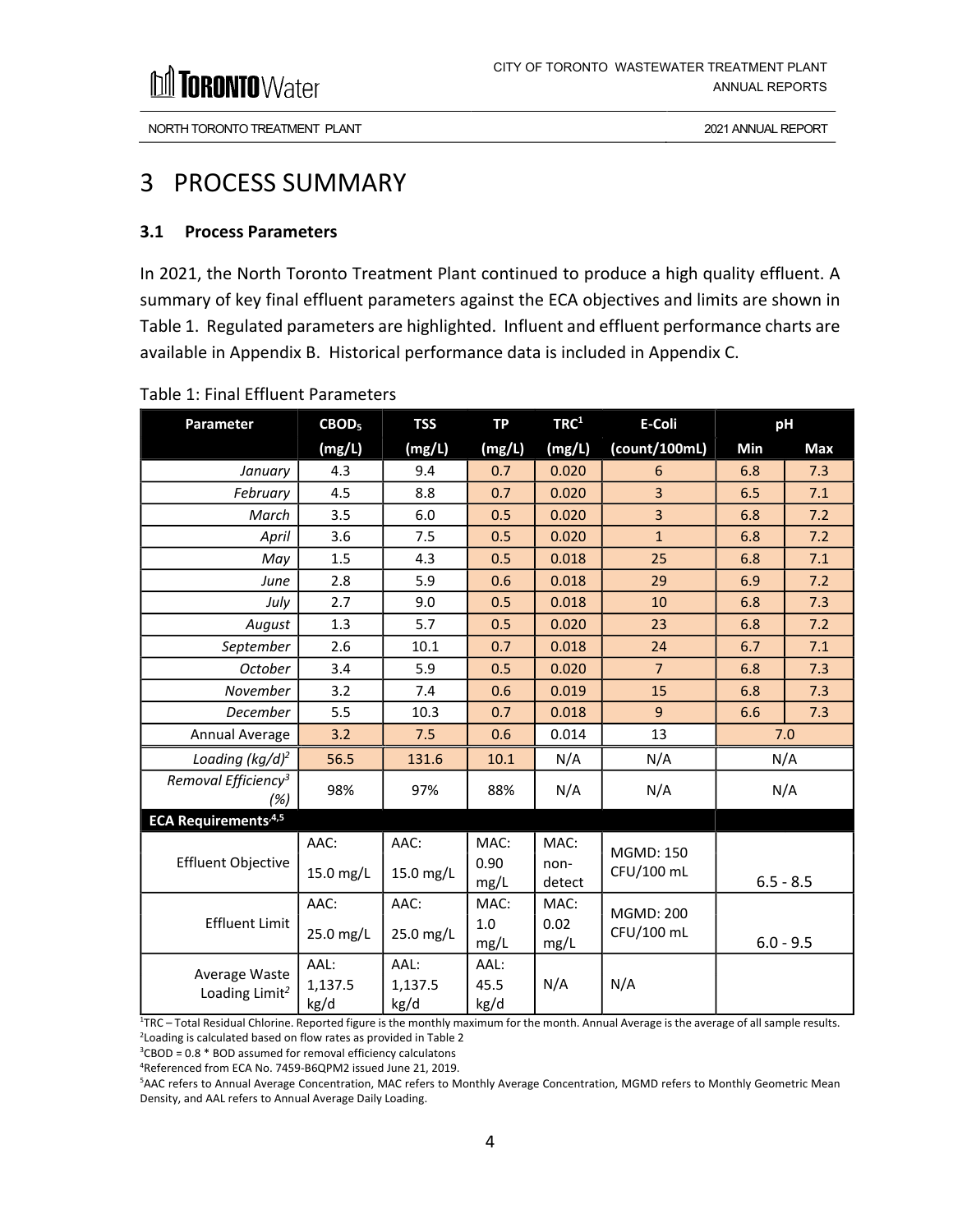

Influent and Final effluent concentrations of eleven select heavy metals have been included in Appendix D. Any discharge into City sewers must meet the sewer use By-law limits. Final effluent concentrations are presented to assess the treatment plant's removal capacity.

A summary of the annual average of process parameters over the past three years is shown in Table 2.

<span id="page-11-0"></span>

|  |  |  | Table 2: Process Summary |
|--|--|--|--------------------------|
|--|--|--|--------------------------|

| Parameter                             | Units in report  | 2021 | 2020 | 2019 |
|---------------------------------------|------------------|------|------|------|
| <b>Influent Parameters</b>            |                  |      |      |      |
| Flow <sup>1</sup>                     | ML/day           | 17.5 | 17.4 | 21.5 |
| Total Annual Flow <sup>1</sup>        | ML               | 6380 | 6359 | 7851 |
| <b>Total Suspended Solids (TSS)</b>   | mg/L             | 241  | 357  | 259  |
| Biological Oxygen Demand (BOD)        | mg/L             | 196  | 261  | 183  |
| <b>Total Phosphorus (TP)</b>          | mg/L             | 4.8  | 5.7  | 4.8  |
| <b>Preliminary Treatment</b>          |                  |      |      |      |
| <b>Grit and Screenings</b>            | kg/day           | 291  | 232  | 296  |
| <b>Primary Treatment</b>              |                  |      |      |      |
| <b>TSS</b>                            | mg/L             | 117  | 108  | 102  |
| cBOD5<br>mg/L                         |                  | 91   | 92   | 71   |
| <b>Secondary Treatment</b>            |                  |      |      |      |
| <b>Aeration Loading</b>               | Kg cBOD5/ m3 day | 0.16 | 0.16 | 0.15 |
| Mixed Liquor Suspended Solids<br>mg/L |                  | 2258 | 2353 | 2228 |
| <b>Solids Handling</b>                |                  |      |      |      |
| Sludge to Ashbridges Bay Flow         | ML/day           | 0.55 | 0.45 | 0.48 |
| Sludge to Ashbridges Bay TS           | %                | 0.89 | 0.91 | 1.00 |

<sup>1</sup>Based on final effluent flow meters

Influent flow to the North Toronto Treatment Plant increased by 0.9% in 2021. Influent strength of BOD, TSS, TP, and TKN decreased by 25%, 33%, 15%, 11% respectively.

Final effluent annual average concentration for cBOD, TSS, and TP was 3.2 mg/L, 7.5 mg/L, and 0.6 mg/L, respectively, and met the monthly average effluent concentration specified in Schedule C of the ECA throughout 2021. The final effluent annual average for e. Coli monthly geometric mean density in 2021 was 13 CFU/100 mL and also met the Schedule C compliance limit for each month. Final effluent total residual chlorine analysis did not exceed 0.02 mg/L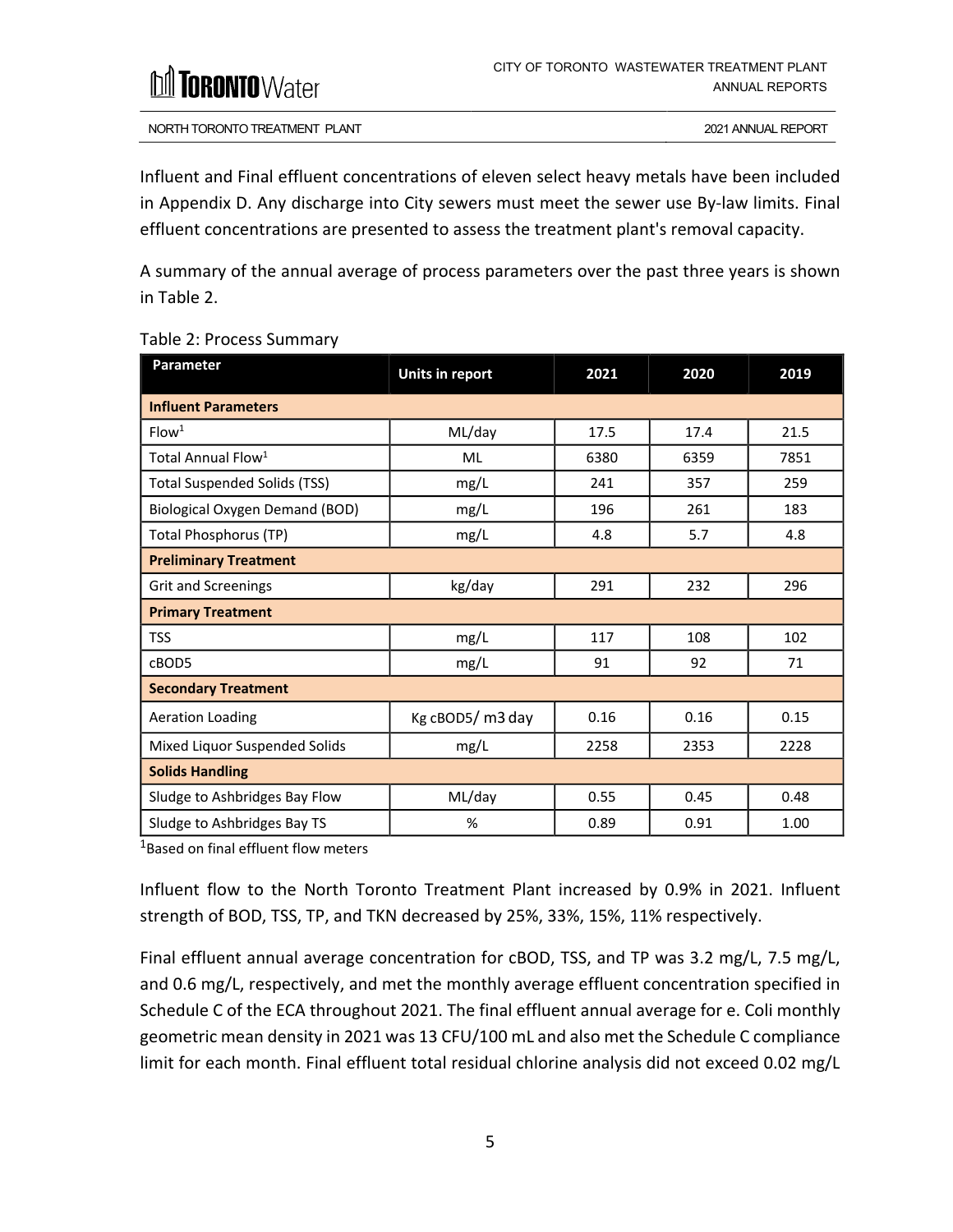## **[ORONTO**Water

NORTH TORONTO TREATMENT PLANT 2021 ANNUAL REPORT

in 2021. Furthermore, final effluent pH remained between the range of 6.0 – 9.5 throughout the course of 2021.

The North Toronto Treatment Plant encountered no chronic operating problems, and continued to produce a high quality effluent through the continued improvement of operations and maintenance of treatment processes. The plant consistently surpassed the design objectives highlighted in Condition 6 as well as Schedule B of the ECA.

There were no deviations from the monitoring schedule in 2021. In addition, all of the parameters highlighted in the sampling program specified in Schedule D of the plants ECA exceed the sampling frequency of 3 times/week specified by Condition 9(1)(b), negating the requirement for future sampling forecasts and scheduling.

### <span id="page-12-0"></span>**3.2 Biosolids Management**

The influent flow projection for 2022 will not exceed the rated plant capacity of 45.5 ML/day and is expected to generate a sludge volume that will be +/-5% of the given volume for 2021.

All sludge (primary sludge, WAS, and scum) generated at the North Toronto Treatment Plant is transferred to the Ashbridges Bay Treatment Plant for further treatment. The sludge generated during 2021 averaged 549.4 m<sup>3</sup>/day (0.89% TS).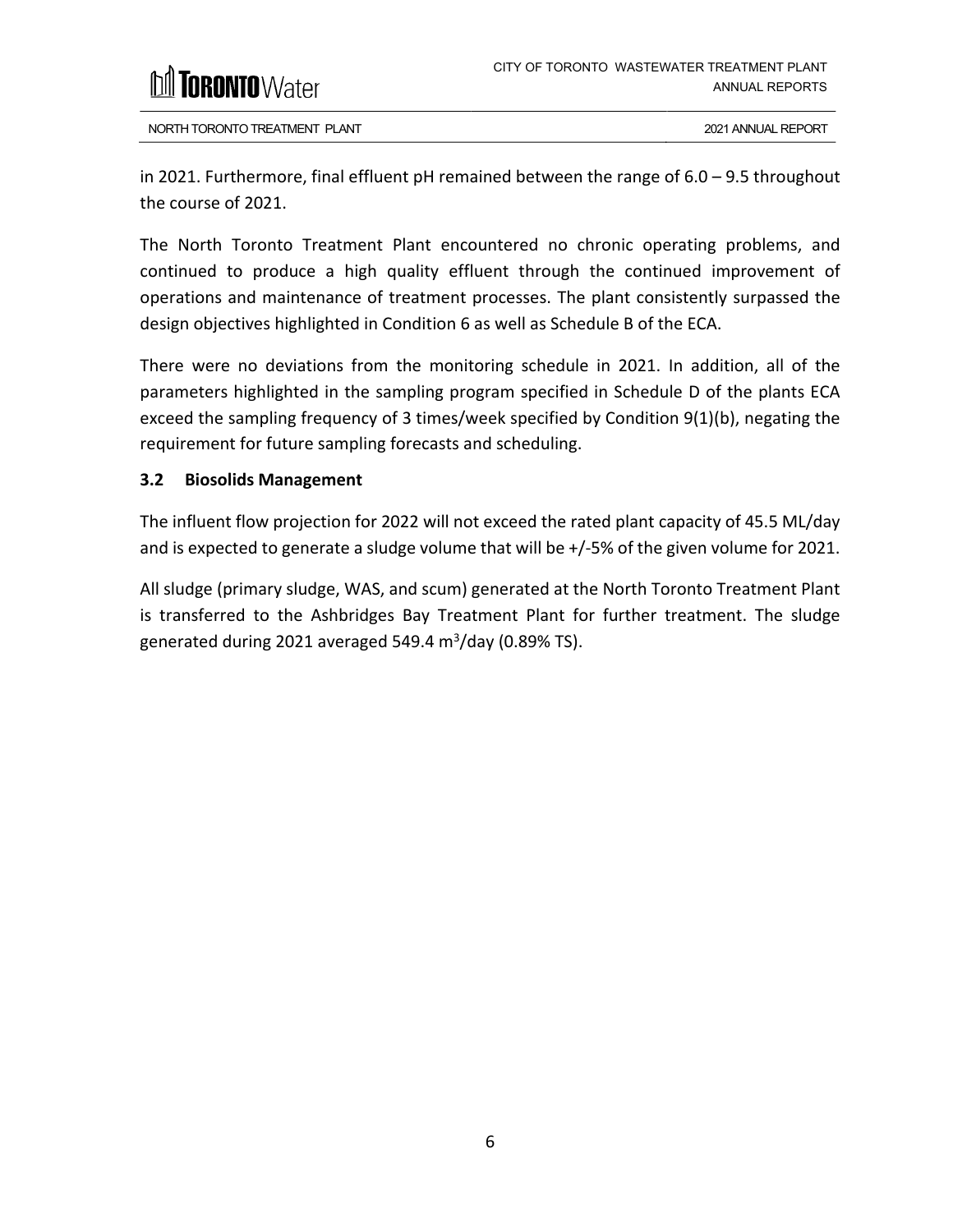

#### <span id="page-13-0"></span>**3.3 Chemical Usage**

Several chemicals are used during the treatment process at the plant. Table 3 outlines the chemical consumption for the current and previous year. Costs listed exclude applicable taxes.

<span id="page-13-4"></span>

| <b>Process</b>        |                                                | <b>Chemical</b>      | 2021        | 2020        | 2019        |
|-----------------------|------------------------------------------------|----------------------|-------------|-------------|-------------|
|                       |                                                | Dosage (mg/L)        | 11.73       | 9.56        | 5.54        |
| Phosphorus<br>Removal | Ferrous Chloride<br>as Fe                      | Consumption (tonnes) | 71.62       | 65.93       | 47.30       |
|                       |                                                | Cost(S)              | \$79,444.11 | \$54,225.98 | \$38,508.54 |
| Disinfection          | Sodium<br>Hypochlorite<br>$(12\% \text{ w/v})$ | Dosage (mg/L)        | 1.92        | 1.84        | 2.44        |
|                       |                                                | Consumption $(m^3)$  | 102.55      | 97.32       | 113.52      |
|                       |                                                | Cost(5)              | \$17,416.50 | \$12,678.96 | \$22,753.15 |
| Dechlorination        | Sodium Bisulfite<br>$(38\% \text{ w/w})$       | Dosage (mg/L)        | 3.93        | 4.15        | 1.20        |
|                       |                                                | Consumption (tonnes) | 66.55       | 72.46       | 72.8        |
|                       |                                                | Cost(5)              | \$14,871.60 | \$16,192.30 | \$16,742.37 |

### <span id="page-13-1"></span>**3.4 Bypasses, Spills, and Abnormal Discharge Events**

### <span id="page-13-2"></span>3.4.1 Bypasses

Treatment bypasses are not required or possible with the current plant configuration. The inflow to the plant is controlled.

### <span id="page-13-3"></span>3.4.2 Spills

There were two reportable spill events at the North Toronto Treatment Plant in 2021.

| Date             | Duration (hr)  | Volume $(m^3)$ | Nature of event   | Notes for paragraph                                                                                                                                                                                                                                                                |
|------------------|----------------|----------------|-------------------|------------------------------------------------------------------------------------------------------------------------------------------------------------------------------------------------------------------------------------------------------------------------------------|
| Sept. 17th, 2021 | Not available. | 0.2            | Wet weather event | The spill was caused by a sudden surge<br>flow into the trunk sewer which backed<br>up through the process piping into the<br>chamber and out the manhole. This<br>manhole was reconfigured on October<br>13, 2021 and no more spills expected<br>from this manhole in the future. |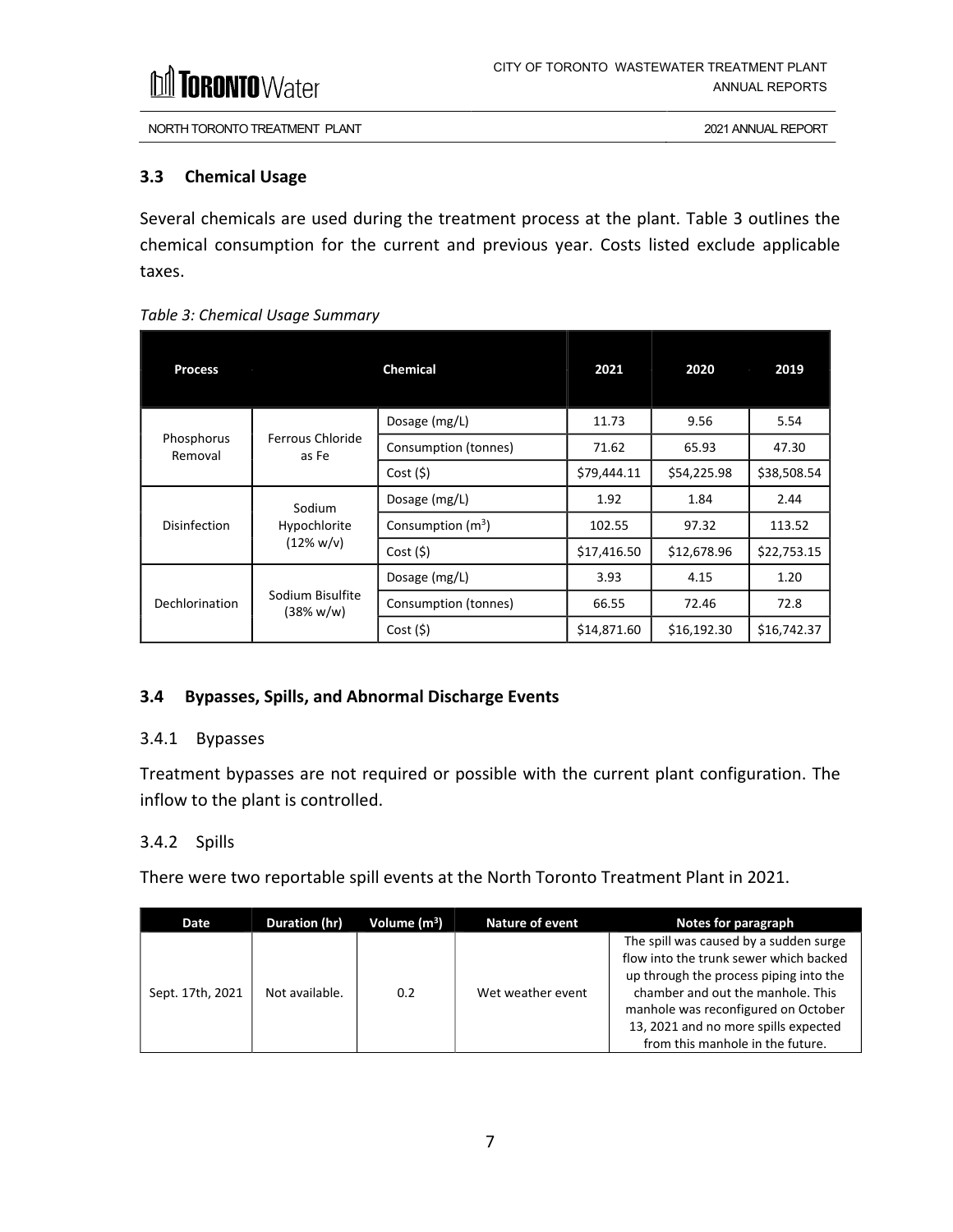| Date             | Duration (hr)  | Volume $(m^3)$ | Nature of event   | Notes for paragraph                                                                                                                                                                                                                                                                |
|------------------|----------------|----------------|-------------------|------------------------------------------------------------------------------------------------------------------------------------------------------------------------------------------------------------------------------------------------------------------------------------|
| Sept. 23rd, 2021 | Not available. | 0.2            | Wet weather event | The spill was caused by a sudden surge<br>flow into the trunk sewer which backed<br>up through the process piping into the<br>chamber and out the manhole. This<br>manhole was reconfigured on October<br>13, 2021 and no more spills expected<br>from this manhole in the future. |

### <span id="page-14-0"></span>3.4.3 Abnormal Discharge Events

There were no abnormal discharge events at the North Toronto Treatment Plant in 2021.

### <span id="page-14-1"></span>**3.5 Complaints**

There were no odour or noise complaints received at the North Toronto Treatment Plant in 2021.

### <span id="page-14-2"></span>**3.6 MECP Procedures F-5-1 and F-5-5**

Condition 11 (4)(m) of the ECA describes requirements to summarize efforts to achieve conformance with MECP Procedure F-5-1 – Determination of Treatment Requirements for Municipal and Private Sewage Works and MECP Procedure F-5-5 – Determination of Treatment Requirements for Municipal and Private Combined and Partially Separated Sewer Systems.

In reference to procedure F-5-1, the plant utilizes the activated sludge treatment process to meet secondary or equivalent treatment and consistently achieves effluent quality at or beyond the objectives outlined in the ECA.

Furthermore, Toronto Water is committed to efforts to control the frequency and volume of CSO discharges and bypass events referenced in Procedure F-5-5. The City is currently implementing a 25 year plan related to its Wet Weather Flow Master Plan (WWFMP), which aims to reduce and eliminate the adverse impacts of storm water runoff and CSO discharges associated with wet weather events. It is expected that the on-going implementation of capital projects related to the City's WWFMP will eliminate CSO discharges and ultimately improve plant effluent.

### <span id="page-14-3"></span>**3.7 Effluent Quality Assurance and Control Measures**

Analytical tests to monitor required parameters are performed by the Toronto Water Laboratory which is accredited to ISO/IEC 17025 by Canadian Association for Laboratory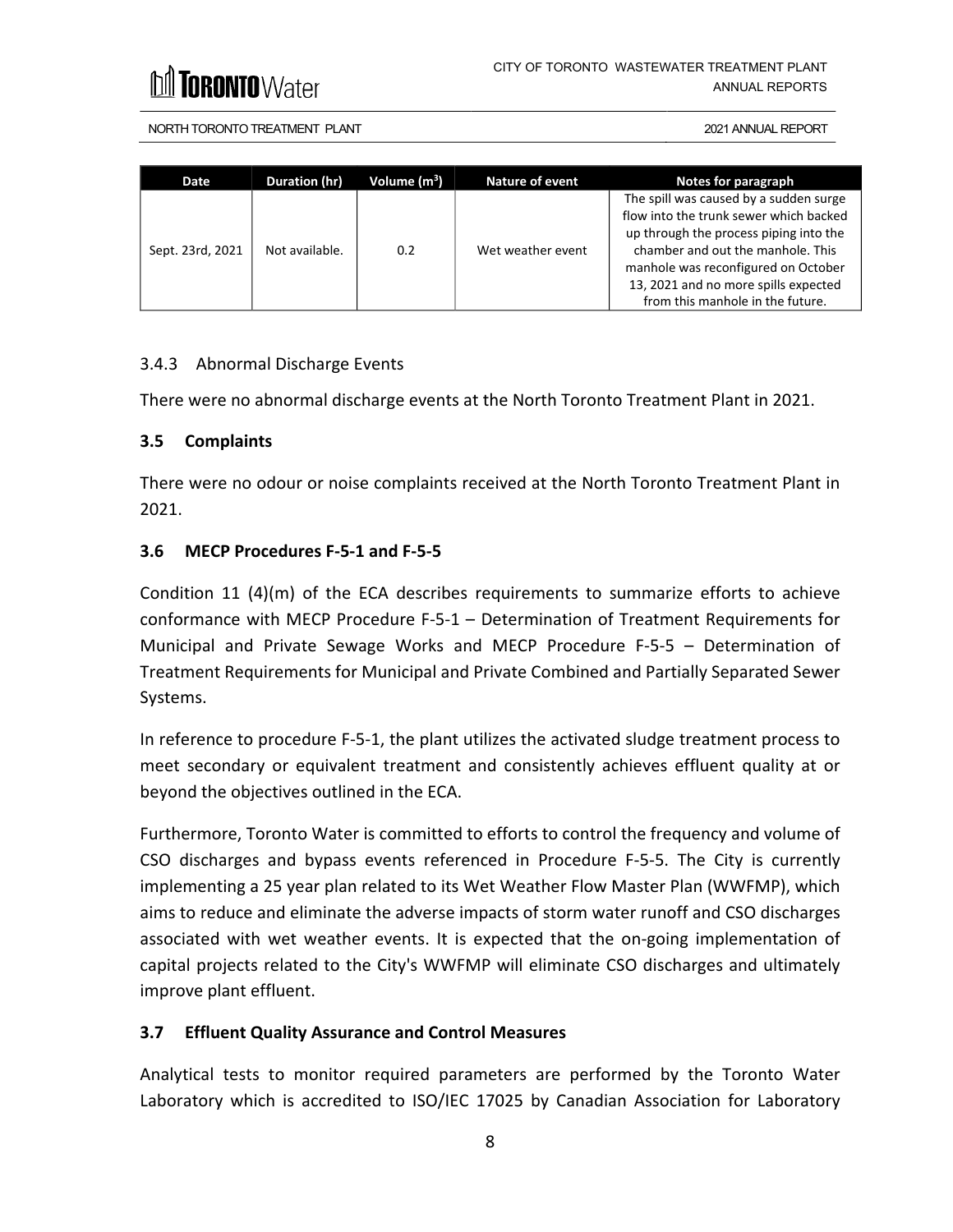

Accreditation Inc. Plant operation and performance is monitored by licensed operators as well as by the facility management team. Standard Operation Procedures, emergency plans, equipment preventative and predictive maintenance, and a network of support staff, help ensure a rapid and effective response to issues, and maintain the high quality of the effluent and bio-solids. A hybrid Quality and Environmental Management System is also in development and will be reported on in future Annual Reports.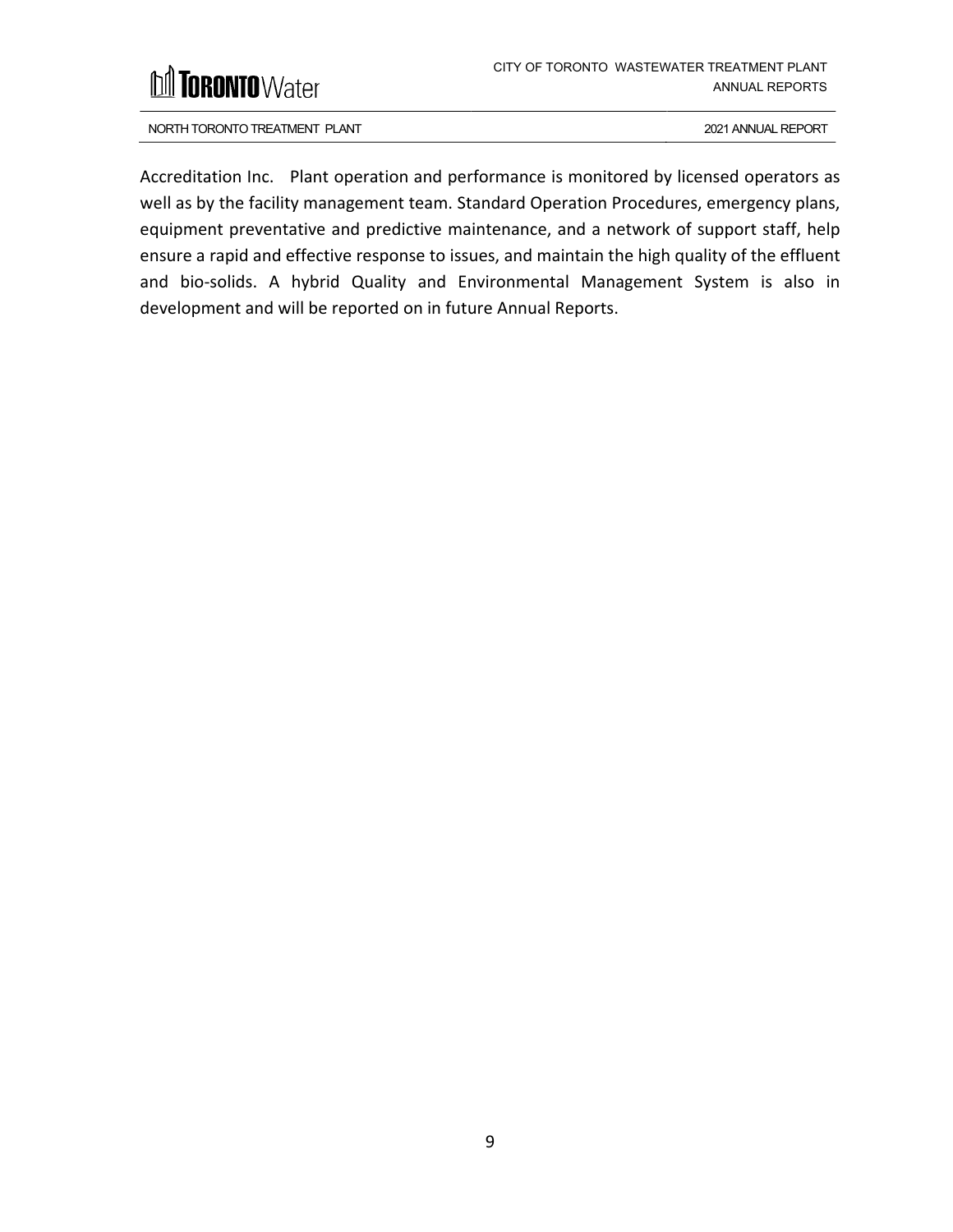### <span id="page-16-0"></span>4 CAPITAL PROJECTS

Under Toronto Water's capital program, the North Toronto Treatment Plant commenced or continued with the capital works projects and studies listed in Table 4 in 2021.

| <b>Project Name</b>           | <b>Project Description</b>                                                                                                                                               | <b>Project Stage</b><br>(Dec 31, 2021) | <b>Estimated</b><br><b>Completion</b> |
|-------------------------------|--------------------------------------------------------------------------------------------------------------------------------------------------------------------------|----------------------------------------|---------------------------------------|
| <b>TNT Process</b><br>Upgrade | Various process upgrades to<br>secondary treatment systems,<br>supplementary treatment<br>systems, and electrical systems<br>listed in the proposed works in<br>the ECA. | Construction                           | 2024                                  |
| <b>TNT Server Room</b>        | Construction of a new server<br>room.                                                                                                                                    | Design                                 | 2023                                  |

#### <span id="page-16-1"></span>*Table 4: Capital Projects*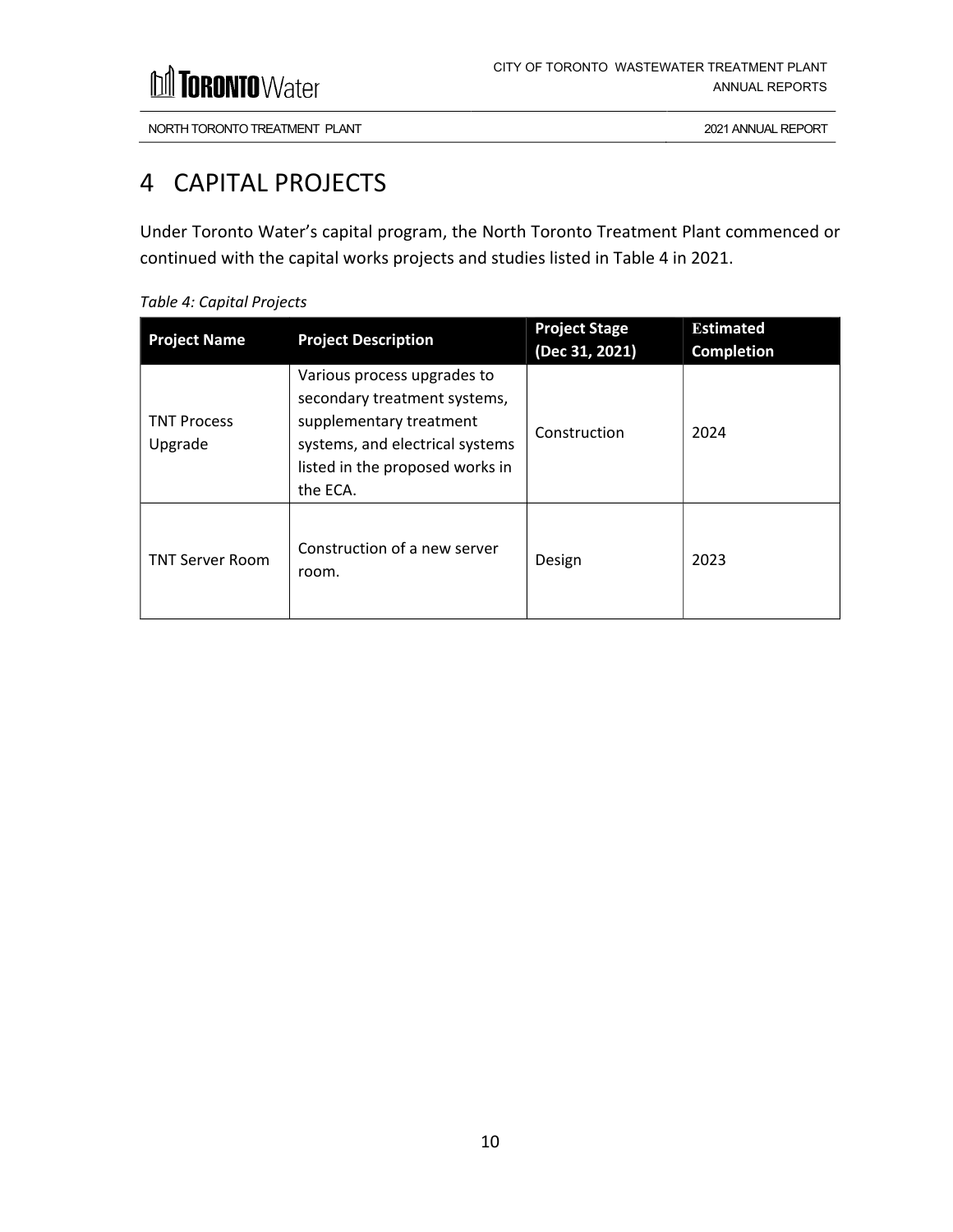

### <span id="page-17-0"></span>5 MAINTENANCE

Staff from the North Toronto Plant performed a variety of scheduled, preventative, predictive and reactive maintenance on a diverse spectrum of equipment. Equipment availability and reliability ensures operational requirements are achieved.

The annual calibration and maintenance records of flow meters and on-line analysers for regulated parameters was completed in 2021, and found to be within acceptable limits. A summary of effluent monitoring equipment calibration and maintenance performed in 2021 is included in Table 5.

| <b>Calibration and/or Maintenance Record</b>                          | <b>Completion Date</b>             |
|-----------------------------------------------------------------------|------------------------------------|
| Final Effluent pH and Temperature Meter - Calibration                 | Daily verification                 |
| Final Effluent Flow Meter - TNT-DCL-FIT-0002 - Calibration            | June 15, 2021                      |
| Final Effluent ORP Sensor - TNT-DCL-AIT-0002 - Calibration            | June 15, 2021                      |
| Residual Sulphite Meter - TNT-DCL-AIT-0001 - Calibration              | June 15, 2021                      |
| Total Residual Chlorine Benchtop Analyzer - HACH DR3900 - Calibration | October 27, 2021                   |
| Final Effluent Autosampler - TNT-FT-SP-0003 - Verification            | Jan 7, Apr 16, Jul 7, Oct 15, 2021 |
| Chlorine Contact Tank 1 ORP Sensor - TNT-DIS-AIT-0101 - Calibration   | June 15, 2021                      |
| Chlorine Contact Tank 2 ORP Sensor - TNT-DIS-AIT-0201 - Calibration   | June 15, 2021                      |
| Influent Autosampler - TNT-PLT-SP-0001 - Verification                 | Jan 7, Apr 16, Jul 7, Oct 15, 2021 |
| Emergency Generator - TNT-ELS-GEN-0001 - Load Test                    | July 15, 2021                      |

<span id="page-17-1"></span>*Table 5: Summary of Regulated Monitoring Equipment Calibration and Maintenance*

In 2021, there was a total of 2080 work orders completed; refer to Appendix F for a summary of maintenance activities as per Conditions 11(4)(e) of the ECA. None of the maintenance activities undertaken at the plant fell under Limited Operational Flexibility.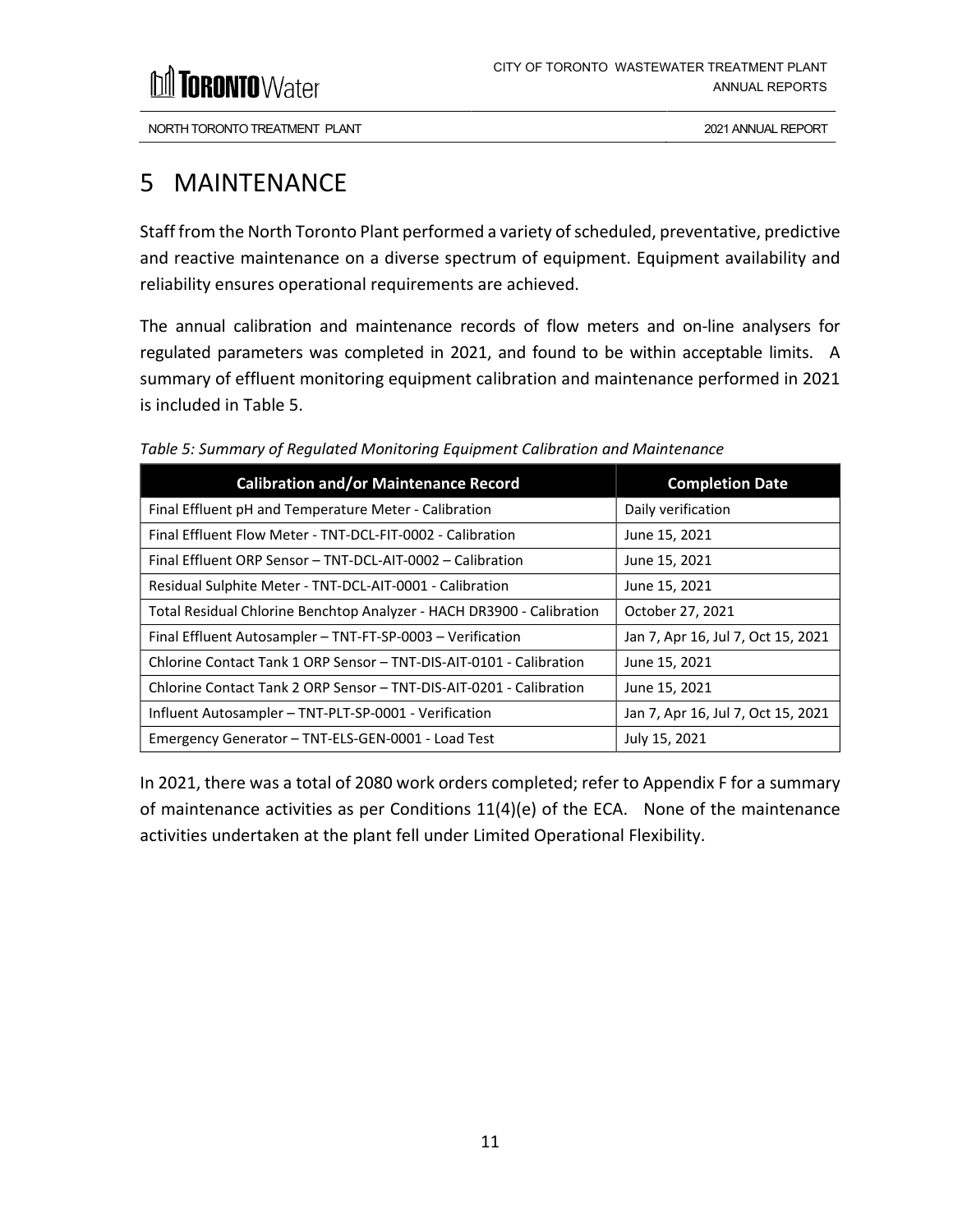M **TORONTO**Water

NORTH TORONTO TREATMENT PLANT 2021 ANNUAL REPORT

### <span id="page-18-0"></span>6 UTILITIES

A summary of monthly utility consumption for the previous three years at the North Toronto Treatment Plant is provided in Figure 1. Table 6 below summarizes the total cost and average unit cost for water, and hydro. Total annual consumption for potable water and hydro was 57,413  $m<sup>3</sup>$  and 2.74 M kWh, respectively.



<span id="page-18-2"></span>*Figure 1: Monthly Utility Consumption (Water, Hydro)*

| <b>Utility</b>                      | 2021  | 2020  | 2019  |
|-------------------------------------|-------|-------|-------|
| Water Unit Cost $(\frac{\xi}{m^3})$ | 4.35  | 4.29  | 4.13  |
| Water Total Cost (\$/year)          | 0.25M | 0.28M | 0.25M |
| Hydro Unit Cost (\$/kWh)            | 0.14  | 0.15  | 0.15  |
| Hydro Total Cost (\$/year)          | 0.37M | 0.42M | 0.42M |

<span id="page-18-1"></span>*Table 6: Average Unit and Total Utility Cost*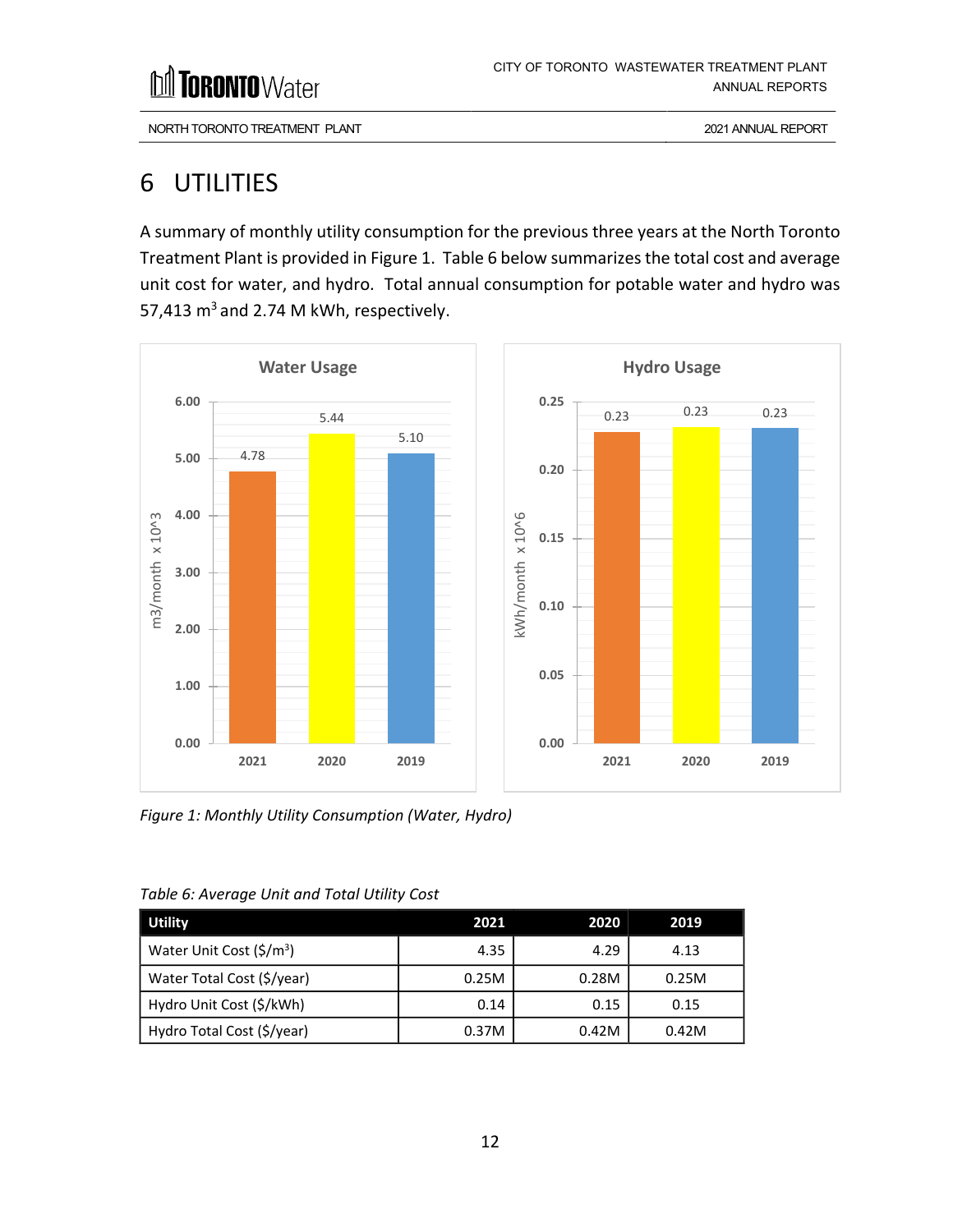

### <span id="page-19-0"></span>7 ADMINISTRATION

### <span id="page-19-1"></span>**7.1 Operations and Maintenance Costs**

The 2021 plant direct operational costs are broken down into five categories: Salaries and Benefits, Materials and Supplies, New Equipment, Services and Rents, and Inter-Divisional Charges. Materials and Supplies is further segregated into Utilities, Machine & Equipment Parts, Chemicals and Other Materials and Supplies. A breakdown of 2021, 2020 and 2019 annual operations and maintenance costs is illustrated in Figure 2. Overall, operational costs increased by 3.7% from 2020.



<span id="page-19-2"></span>*Figure 2: Operations and Maintenance Cost Breakdown*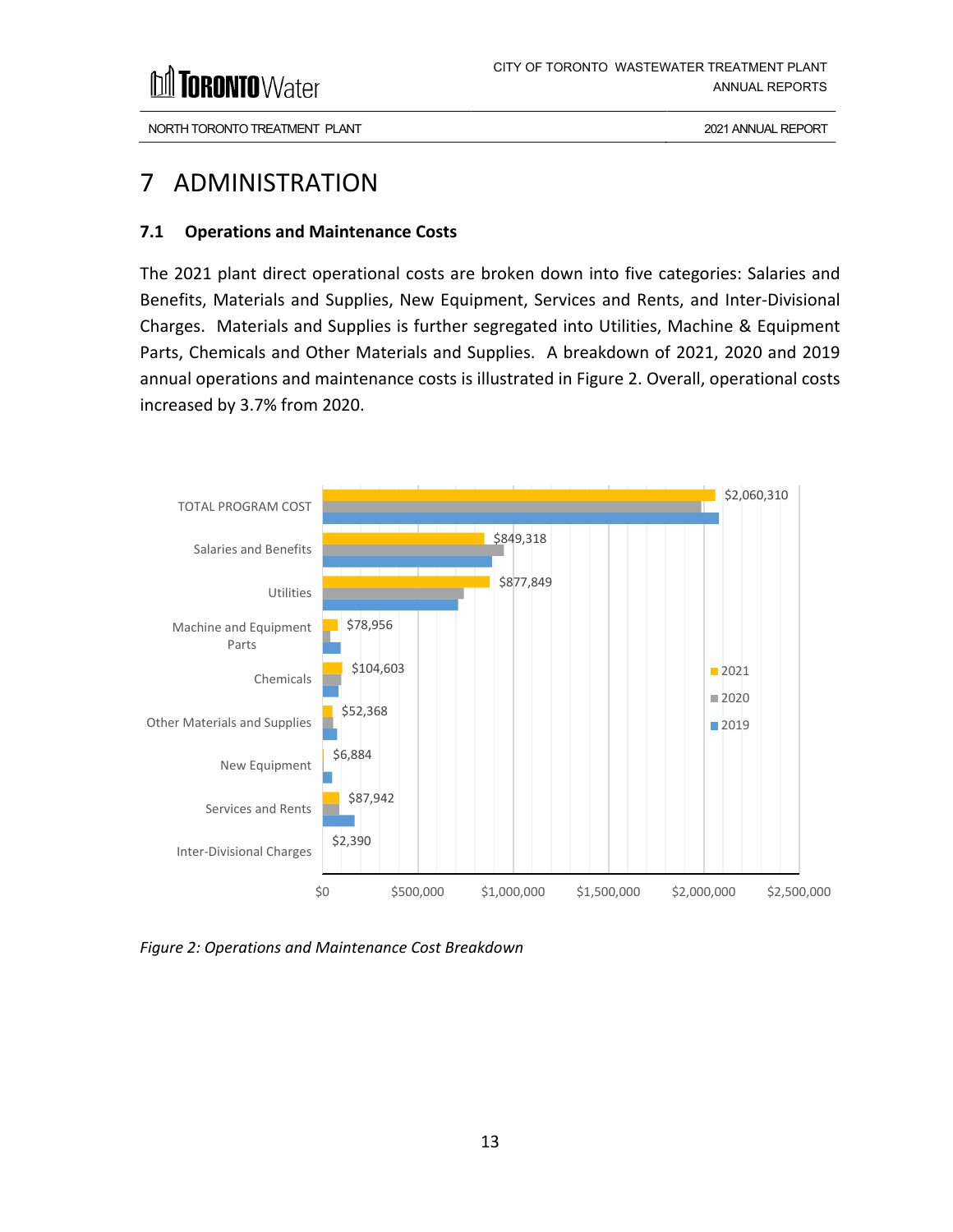

#### <span id="page-20-0"></span>**7.2 Human Resources**

Plant Staffing at the North Toronto Treatment Plant in 2021 is shown in Table 7.

<span id="page-20-5"></span><span id="page-20-2"></span>*Table 7: Plant Staffing*

| <b>Position</b>                 | Number of FTE <sup>1</sup> |
|---------------------------------|----------------------------|
| Supervisor, Operational Support |                            |
| <b>EICT</b>                     |                            |
| Plant Technician Wastewater     |                            |
| <b>Industrial Millwrights</b>   |                            |
| Wastewater Plant Worker         |                            |
| Developmental Plant Technician  |                            |
| <b>Total FTE Positions</b>      | q                          |

<span id="page-20-4"></span> $1$  FTE refers to Full Time Equivalent staff. Seasonal staff are considered 0.5 FTE staff.

#### <span id="page-20-1"></span>**7.3 Occupational Health & Safety**

Continuous efforts are made to ensure a safe working environment at the North Toronto Treatment Plant. The Joint Health and Safety Committee (JHSC) assists management in resolving issues through regular meetings and monthly workplace inspections. Plant Health and Safety statistics for the North Toronto Treatment Plant are included in Figure 3.

As of December 31, 2021, there were three health and safety incidents and no lost time days in 2021 due to work related injuries.



<span id="page-20-3"></span>*Figure 3: North Toronto Treatment Plant Health & Safety Injury Summary*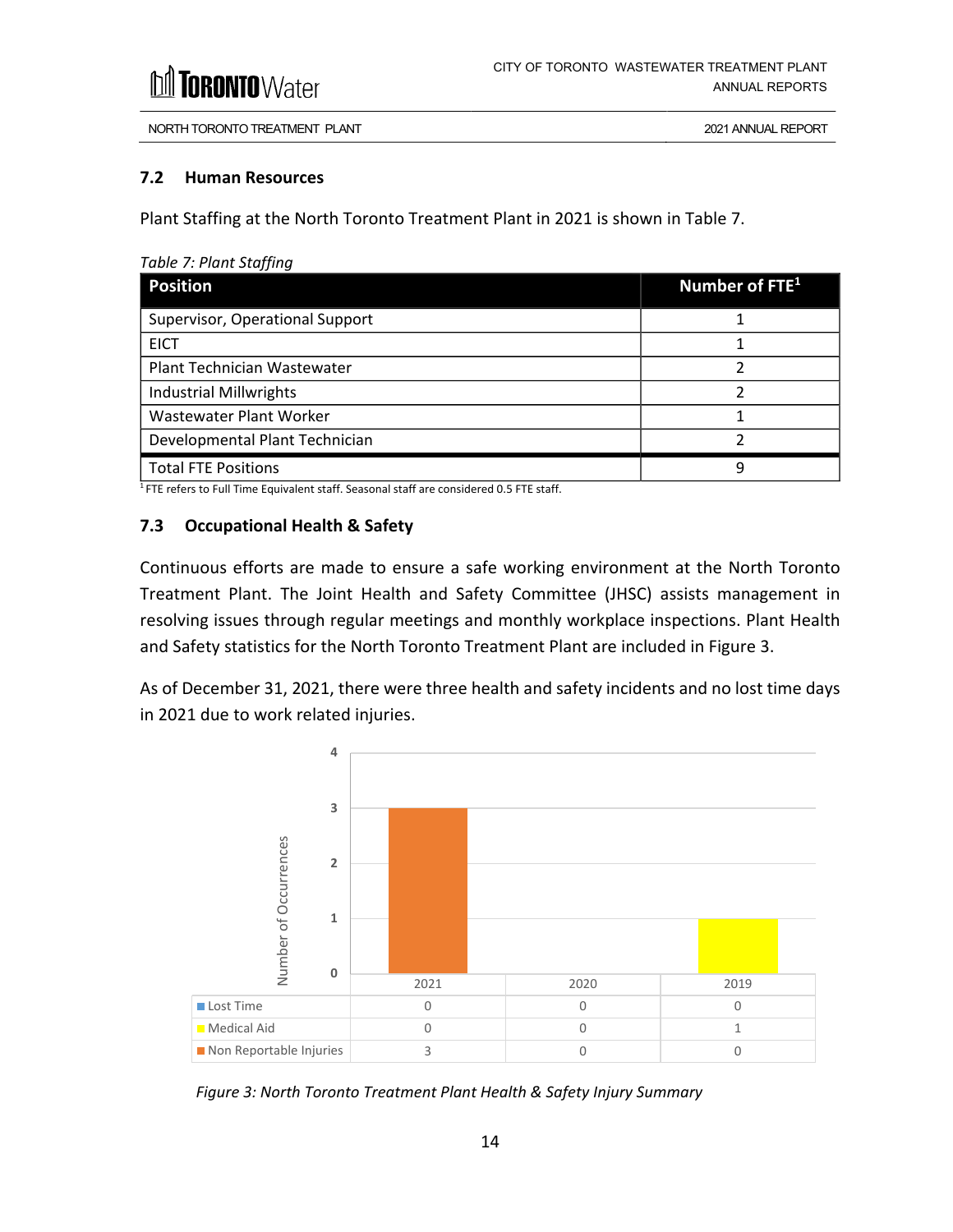

### <span id="page-21-0"></span>**7.4 Staff Training and Development**

The Strategic Planning and Workforce Development unit of Toronto Water facilitates a comprehensive training program for all staff.

Training attended by North Toronto Treatment Plant operations and skilled trades staff in 2021 includes the list of courses shown in Appendix E. Some of these courses were eligible for Continuing Education Units (CEU's) as specified by the Ontario Water and Wastewater Certification Office. Additional training related to the start-up and commissioning of new equipment/systems installed as part of the capital program was provided as required.

### <span id="page-21-1"></span>**7.5 Utility Operator Certification**

Toronto Water trains and provides the required resources to ensure all operators achieve and maintain Class IV certifications. In addition, all skilled trade positions are required to achieve and maintain a Class I operator's licence. As part of this initiative, general operational/process training was delivered in order to prepare staff for any certification examination that they need to write. Table 8 summarizes the status of operator certification at the North Toronto Treatment Plant in 2021.

| <b>Class Level</b> | <b>Number of Licenses</b> |
|--------------------|---------------------------|
| Class IV           |                           |
| Class III          | 1                         |
| Class II           | $\mathfrak{p}$            |
| Class I            | 1                         |
| 0.1.T.             | $\mathfrak z$             |
| Total              |                           |

<span id="page-21-2"></span>*Table 8: Wastewater Treatment Certificates*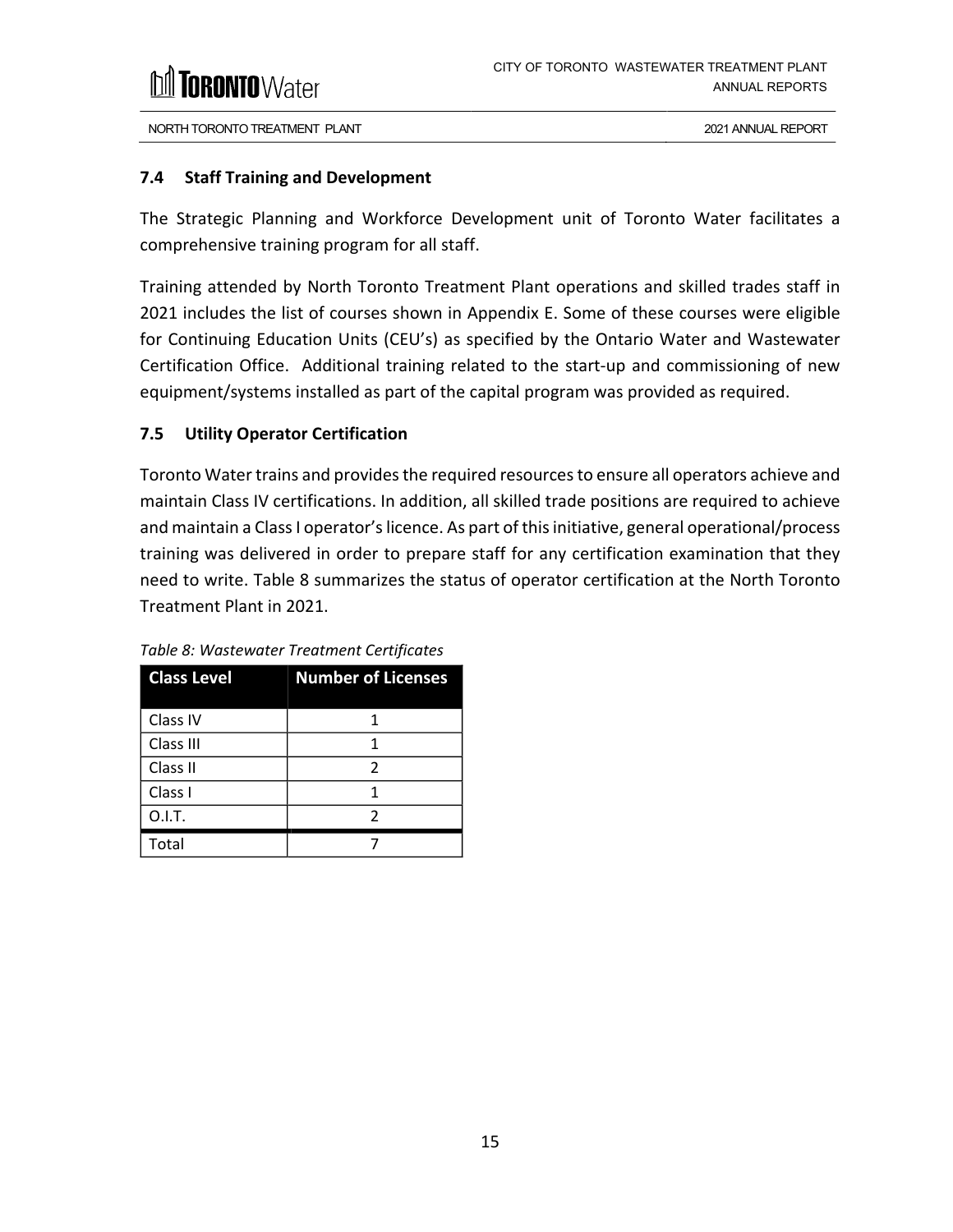

### <span id="page-22-0"></span>**7.6 MECP Correspondence**

There were no orders issued by the Ministry of the Environment, Conservation and Parks.

There was no additional correspondence submitted MECP for the North Toronto Treatment Plant.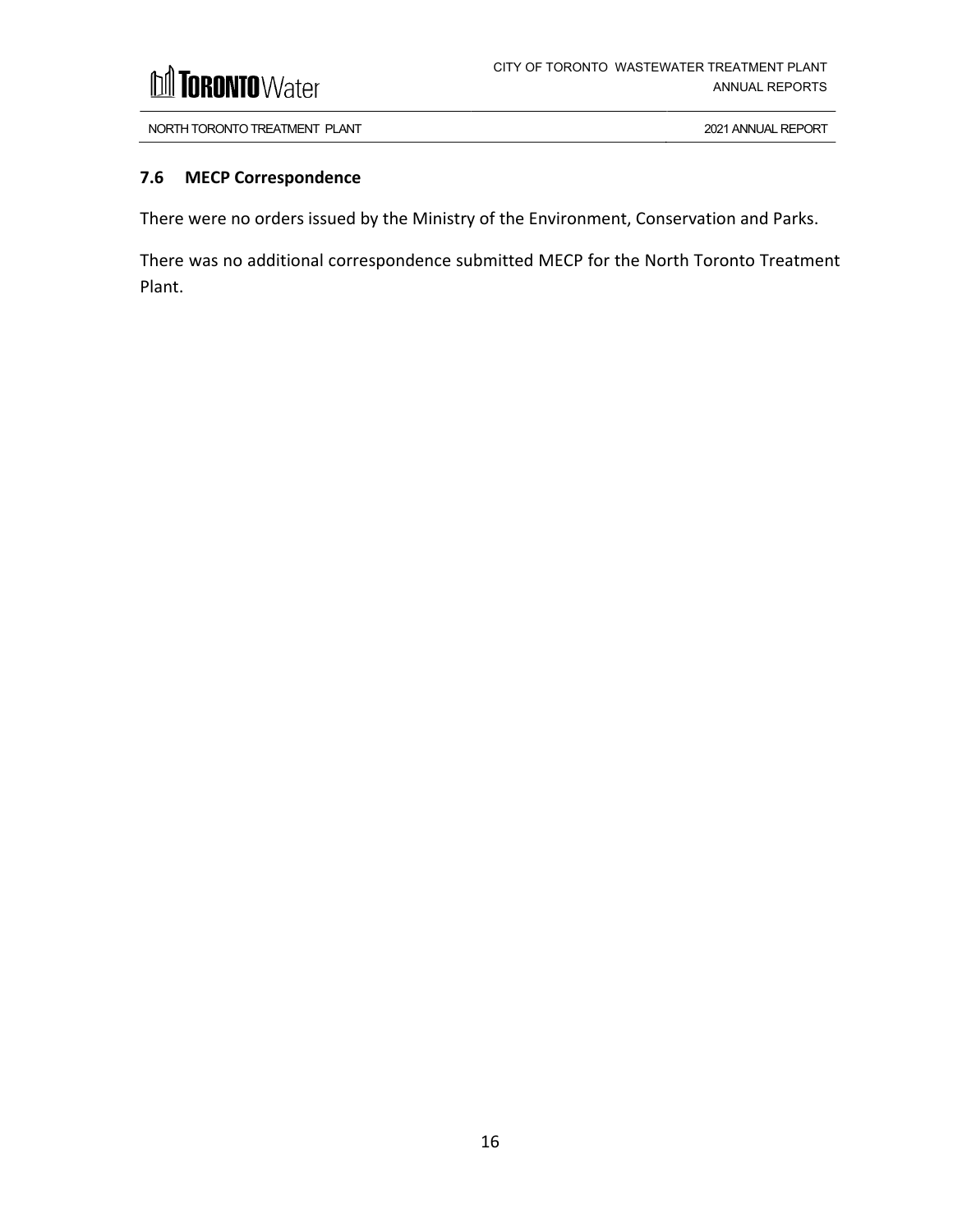

## <span id="page-23-0"></span>APPENDIX A – Plant Schematic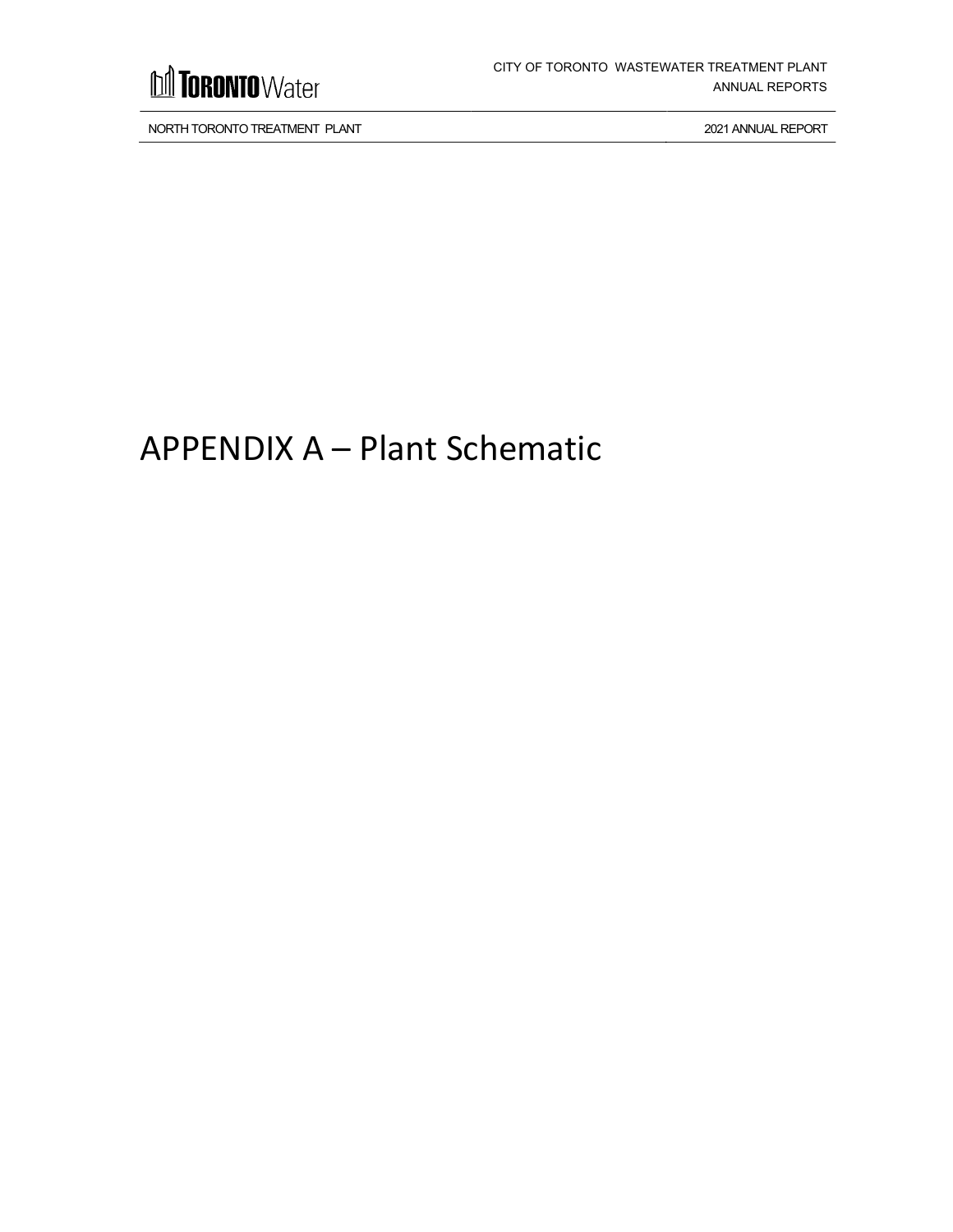

### **Process Flow Diagram for North Toronto Treatment Plant**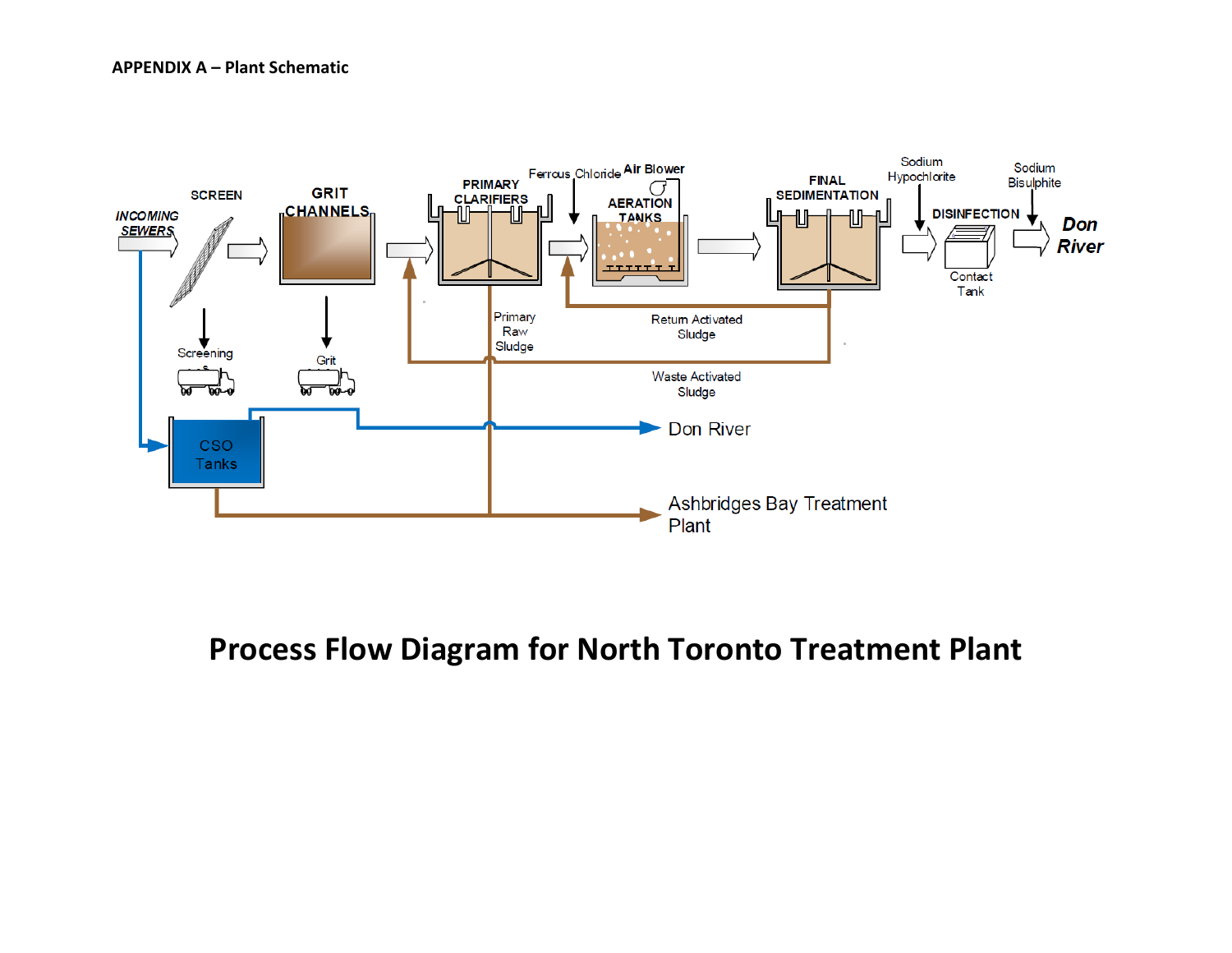

## <span id="page-25-0"></span>APPENDIX B – Influent and Effluent 2021 Performance Chart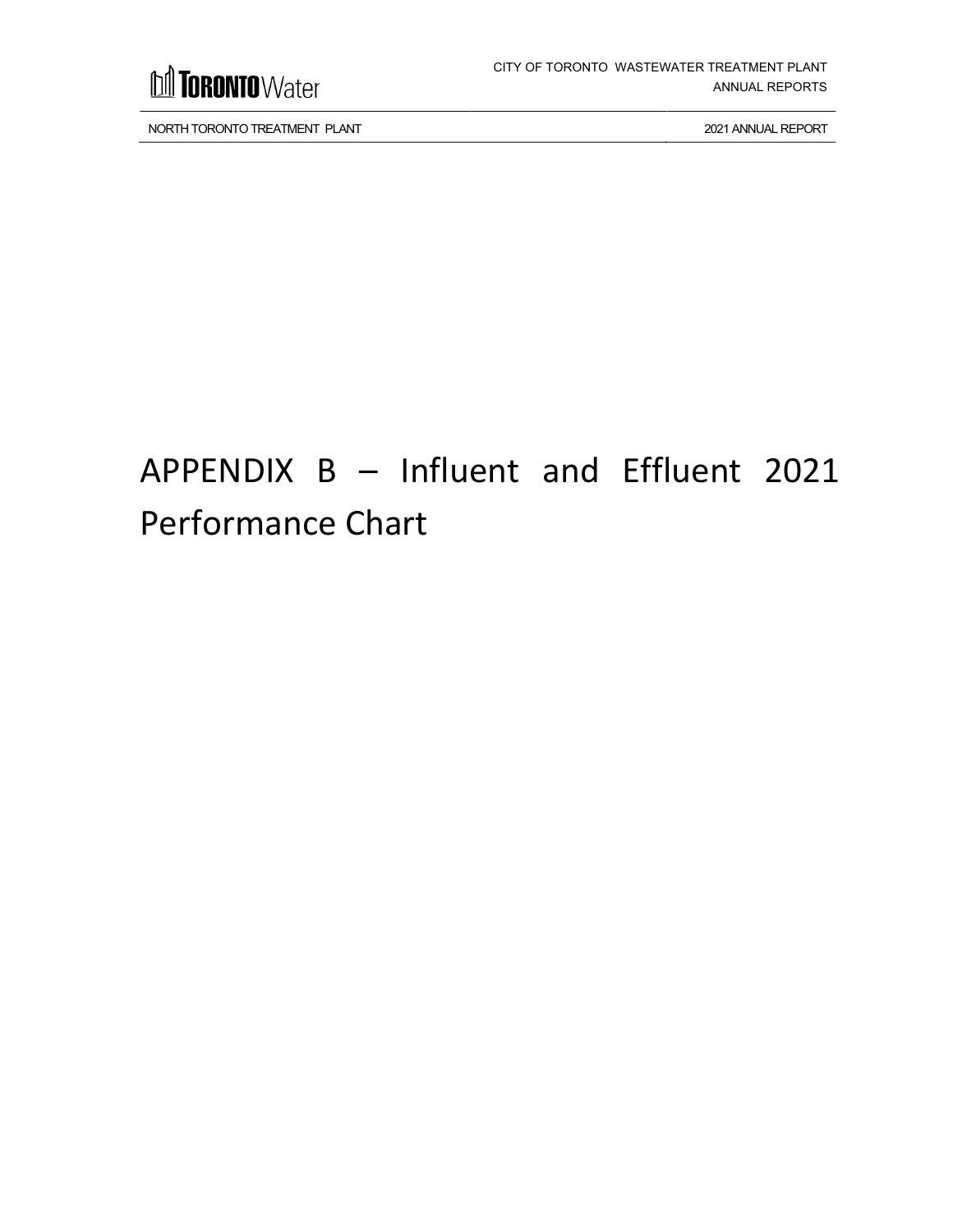

### **Influent Parameters**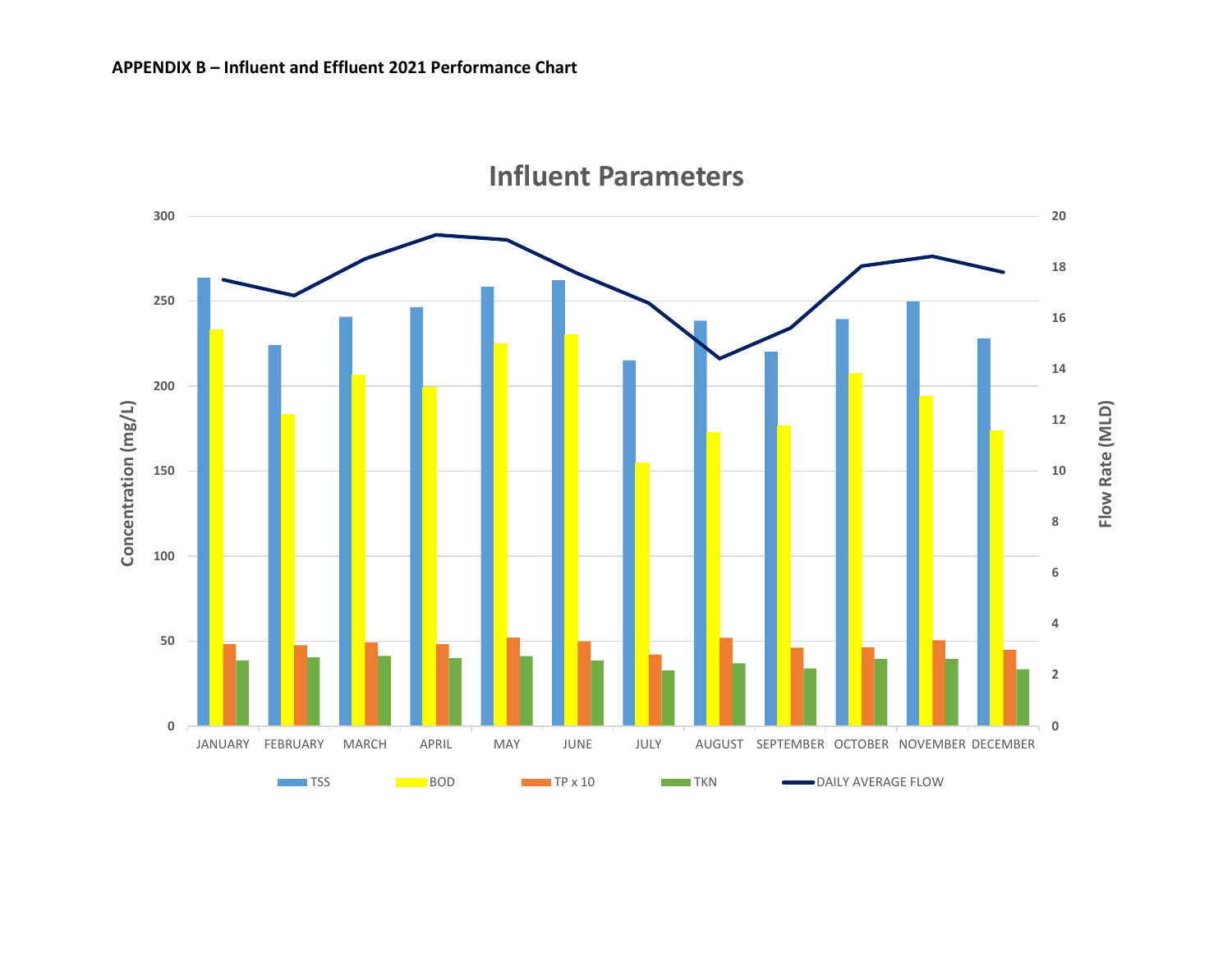

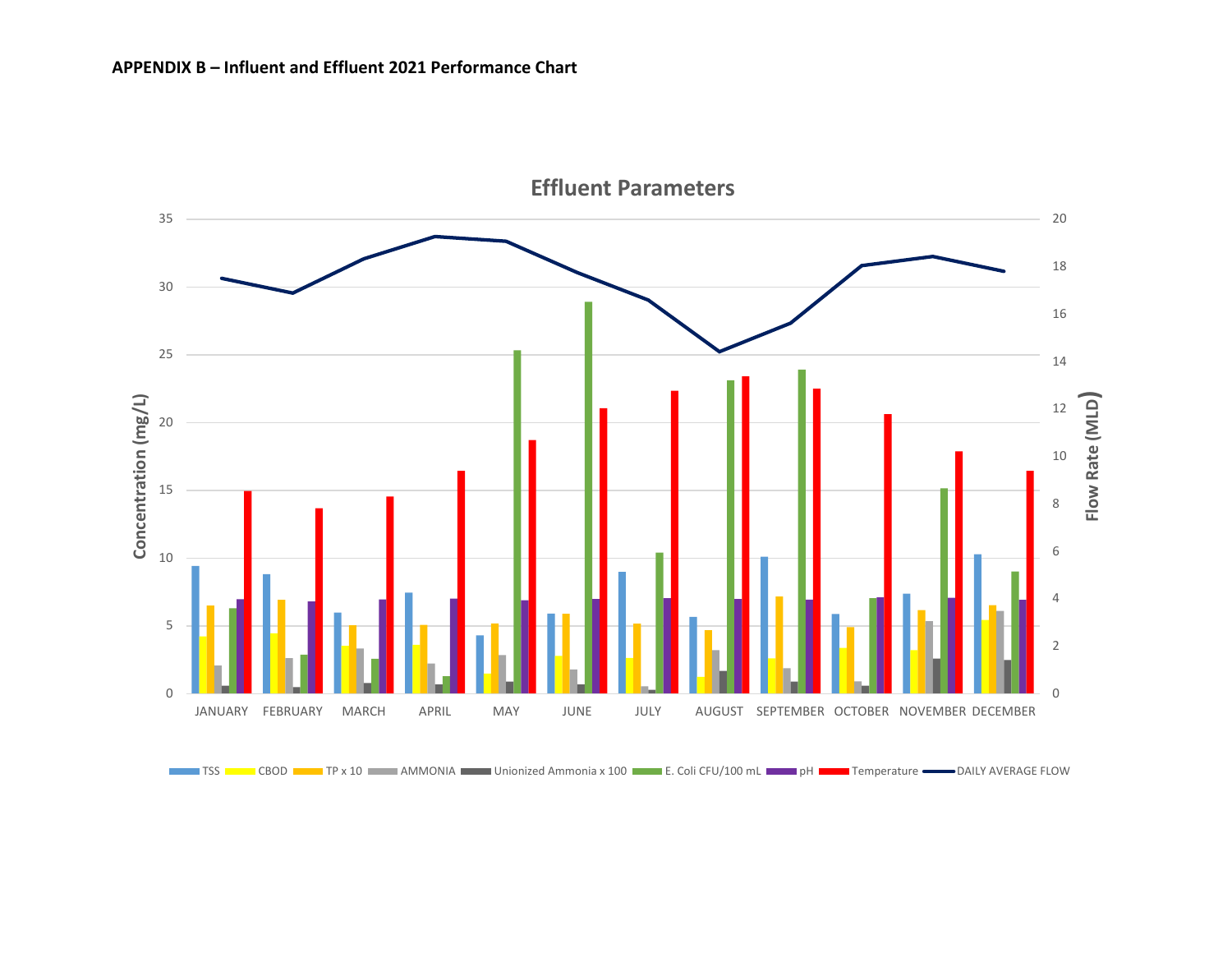

## <span id="page-28-0"></span>APPENDIX C – Historical Performance Data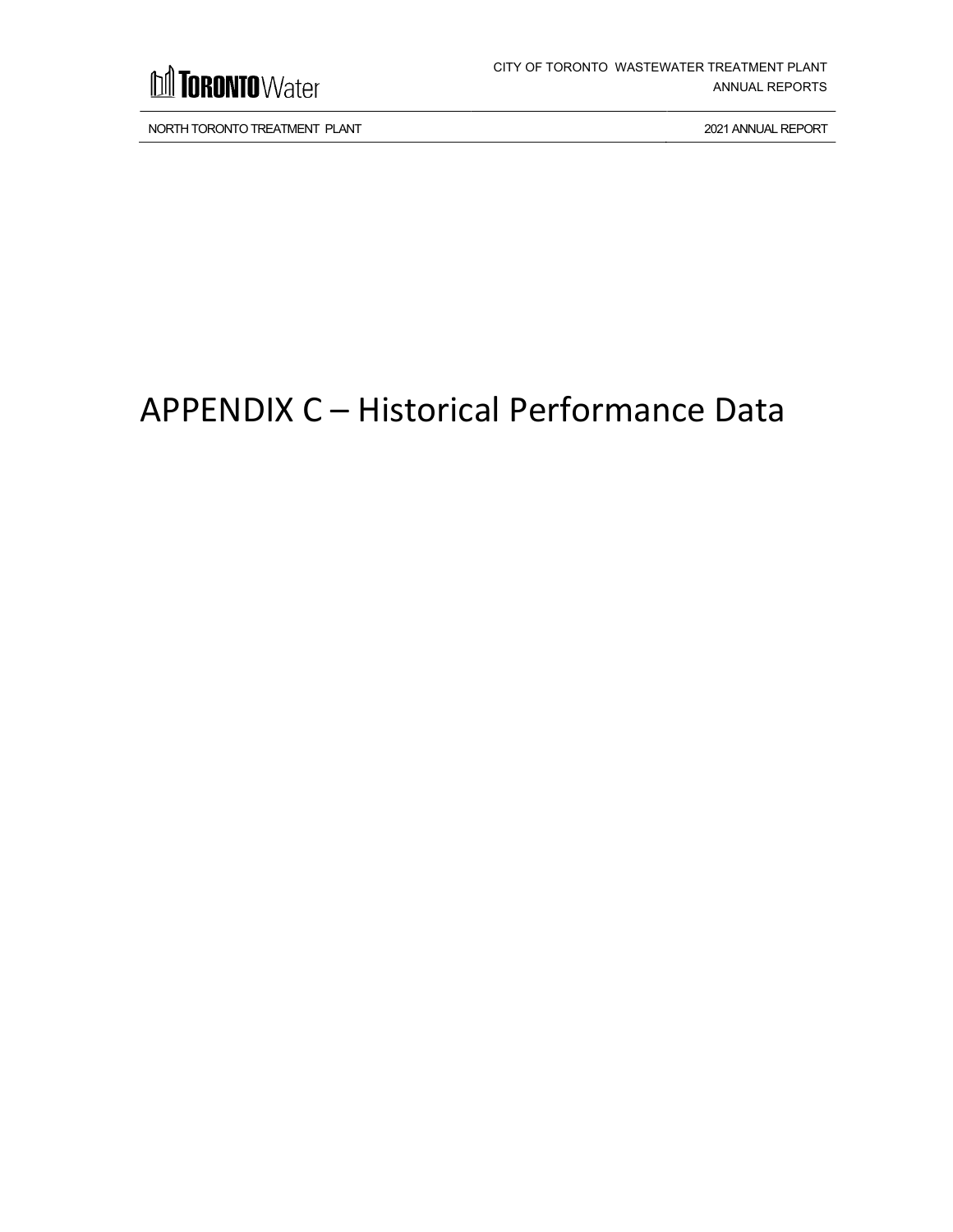|                                                                | <b>Units</b>                                 | 2021  | 2020  | 2019  | 2018  | 2017  | 2016  | 2015  | 2014  | 2013  | 2012  | 2011   |
|----------------------------------------------------------------|----------------------------------------------|-------|-------|-------|-------|-------|-------|-------|-------|-------|-------|--------|
| <b>Influent Parameters</b>                                     |                                              |       |       |       |       |       |       |       |       |       |       |        |
| Flow                                                           | ML/day                                       | 17.5  | 17.4  | 21.5  | 18.8  | 15.7  | 17.6  | 20.0  | 23.2  | 24.4  | 26.3  | 30.2   |
| <b>Total Annual Flow</b>                                       | ML                                           | 6380  | 6359  | 7.851 | 6,872 | 5,731 | 6,422 | 7,281 | 8,481 | 8.703 | 9,586 | 11,037 |
| <b>Total Suspended Solids (TSS)</b>                            | mg/L                                         | 240.7 | 356.6 | 258.9 | 321.2 | 276.0 | 286.0 | 268.0 | 229.2 | 212.4 | 213.4 | 181.3  |
| Biochemical Oxygen Demand (BOD <sub>5</sub> )                  | mg/L                                         | 196.3 | 260.7 | 182.5 | 204.4 | 192.0 | 197.0 | 206.0 | 169.1 | 148.6 | 144.7 | 119.5  |
| <b>Total Phosphorus (TP)</b>                                   | mg/L                                         | 4.8   | 5.7   | 4.8   | 5.4   | 5.2   | 5.5   | 5.5   | 4.4   | 4.0   | 4.2   | 3.8    |
| Total Kjeldahl Nitrogen (TKN)                                  | mg/L                                         | 38.1  | 42.9  | 39.1  | 40.1  | 40.5  | 41.1  | 38.8  | 34.5  | 35.1  | 38.1  | 33.7   |
| <b>Preliminary Treatment</b>                                   |                                              |       |       |       |       |       |       |       |       |       |       |        |
| <b>Grit and Screenings</b>                                     | kg/day                                       | 290.6 | 231.7 | 296.4 | 290.8 | 295   | 306.6 | 396.4 | 302.9 | 259.4 | 228.6 | 151    |
| <b>Primary Treatment</b>                                       |                                              |       |       |       |       |       |       |       |       |       |       |        |
| <b>TSS</b>                                                     | mg/L                                         | 117.2 | 107.9 | 101.7 | 102.5 | 86.0  | 100.0 | 116.0 | 106.4 | 106.2 | 172.5 | 136.0  |
| Carbonaceous Biochemical Oxygen<br>Demand (CBOD <sub>5</sub> ) | mg/L                                         | 91.4  | 92.1  | 70.9  | 85.0  | 69.0  | 89.0  | 89.0  | 73.5  | 82.1  | 90.3  | 78.1   |
| <b>Secondary Treatment</b>                                     |                                              |       |       |       |       |       |       |       |       |       |       |        |
| <b>Aeration Loading</b>                                        | kg<br>CBOD <sub>5</sub> /m <sup>3</sup> .day | 0.16  | 0.16  | 0.15  | 0.16  | 0.11  | 0.15  | 0.17  | 0.17  | 0.19  | 0.16  | 0.23   |
| Mixed Liquor Suspended Solids                                  | mg/L                                         | 2258  | 2353  | 2,228 | 2,397 | 2,351 | 2,439 | 2,317 | 2,434 | 2,512 | 2,274 | 2,014  |
| <b>Final Effluent</b>                                          |                                              |       |       |       |       |       |       |       |       |       |       |        |
| Final Effluent Daily Average Flow                              | ML/day                                       | 17.5  | 17.4  | 21.5  | 18.8  | 15.7  | 17.5  | 19.9  | 23.2  | 24.3  | 26.2  | 29.9   |
| <b>TSS</b>                                                     | mg/L                                         | 7.5   | 7.0   | 5.8   | 6.6   | 3.0   | 3.0   | 3.6   | 4.2   | 4.9   | 6.3   | 8.2    |
| <b>TSS Loading Rate</b>                                        | kg/day                                       | 131.6 | 121.4 | 124.4 | 123.2 | 52.7  | 52.3  | 71.2  | 99.3  | 120.1 | 169.1 | 250.3  |
| CBOD5                                                          | mg/L                                         | 3.2   | 2.8   | 3.6   | 3.1   | 2.0   | 2.0   | 2.2   | 2.4   | 2.9   | 2.6   | 4.1    |
| <b>CBOD5 Loading Rate</b>                                      | kg/day                                       | 56.5  | 48.2  | 78.2  | 57.6  | 26.5  | 31.1  | 42.9  | 55.9  | 73.8  | 68.1  | 124.2  |
| <b>TP</b>                                                      | mg/L                                         | 0.6   | 0.6   | 0.6   | 0.6   | 0.5   | 0.7   | 0.7   | 0.4   | 0.4   | 0.5   | 0.5    |
| TP Loading Rate                                                | kg/day                                       | 10.1  | 10.6  | 11.9  | 11.0  | 8.5   | 12.1  | 13.4  | 9.9   | 9.0   | 12.2  | 13.8   |
| Escherichia Coli (E. Coli)                                     | CFU/100 mL                                   | 13    | 16    | 13    | 11    | 5     | 11    | 9     | 14    | 6     | 9     | 24     |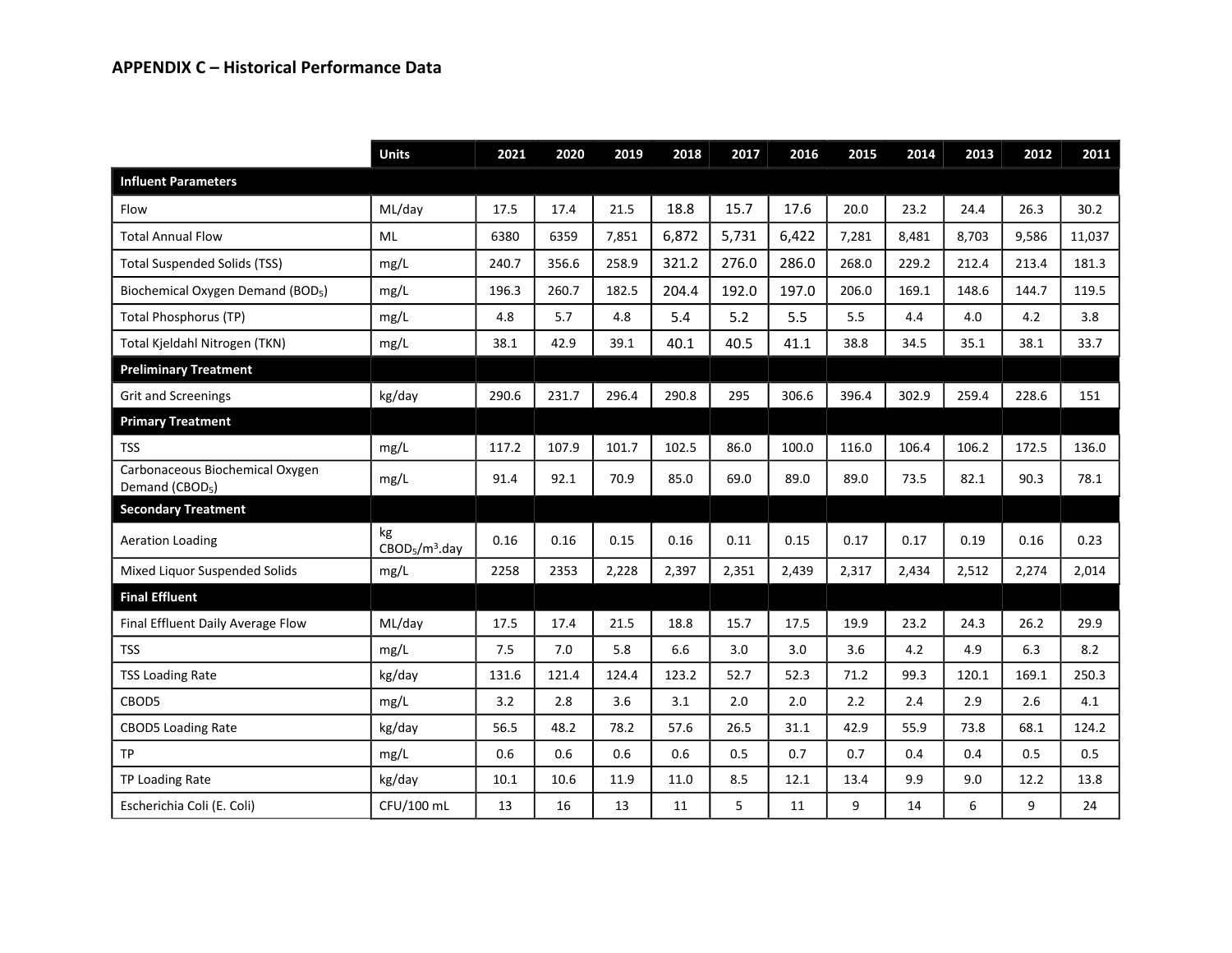|                                                              | <b>Units</b>                | 2021  | 2020  | 2019  | 2018  | 2017    | 2016    | 2015    | 2014    | 2013  | 2012  | 2011                     |
|--------------------------------------------------------------|-----------------------------|-------|-------|-------|-------|---------|---------|---------|---------|-------|-------|--------------------------|
| Final Effluent (con't)                                       |                             |       |       |       |       |         |         |         |         |       |       |                          |
| pH                                                           |                             | 7.0   | 7.2   | 7.1   | 7.1   | 7.3     | 7.1     | 7.4     | 7.6     | 7.4   | 7.3   | 7.1                      |
| <b>Total Chlorine Residual</b>                               | SBS (P)/mg/L                | 0.014 | 0.009 | 0.011 | ***   | SBS (P) | SBS (P) | SBS (P) | SBS (P) | N/A   | N/A   | N/A                      |
| Total Kjeldahl Nitrogen (TKN)                                | mg/L                        | 3.3   | 2.8   | 5.6   | 6.7   | 2.1     | 1.7     | 4.0     | 11.4    | 5.1   | 7.7   | 11.8                     |
| Total Ammonia Nitrogen                                       | mg/L                        | 2.8   | 2.2   | 5.3   | 6.0   | 1.5     | 0.9     | 3.2     | 10.0    | 3.7   | 6.8   | 10.2                     |
| Unionized Ammonia                                            | mg/L                        | 0.011 | 0.012 | 0.028 | 0.038 | 0.010   | 0.007   | 0.038   | 0.105   | 0.040 | 0.020 | $\overline{\phantom{0}}$ |
| Nitrate +Nitrite                                             | mg/L                        | 15.3  | 15.8  | 11.7  | 10.5  | 15.7    | 13.9    | 11.7    | 6.0     | 11.0  | 7.7   | 7.1                      |
| Temperature                                                  | degrees Celsius             | 19    | 18    | 17    | 18    | 17      | 18      |         |         |       |       |                          |
| <b>Solids Handling</b>                                       |                             |       |       |       |       |         |         |         |         |       |       |                          |
| Sludge to Ashbridges Bay Treatment Plant<br>$(ABTP)$ – Flow* | ML/day or dry<br>tonnes/day | 0.55  | 0.45  | 0.49  | 0.46  | 0.40    | 0.48    | 0.32    | 0.30    | 0.30  | 0.31  | $\ast$                   |
| Sludge to ABTP - Total Solids (TS)                           | %                           | 0.89  | 0.91  | 1.00  | 0.92  | 0.97    | 0.96    | 1.60    | 1.40    | 1.40  | 1.60  | 3.50                     |

<span id="page-30-0"></span>\*The North Toronto sludge digestion facilities were decommissioned in April 2011. Before 2011, flows are reported in dry tonnes of digested biosolids per day. After 2011, flows are reported in ML of sludge per day.

\*\*From January to March 2011, the plant pumped 6.7 dry tonnes/day (3.5% TS) of digested biosolids to ABTP. From April to December 2011, the plant pumped 0.32 ML/day (1.97%) of sludge to ABTP.

\*\*\* From January to April 2018 SBS presence was confirmed; from May to December 2018 post De-Chlorination TRC was measured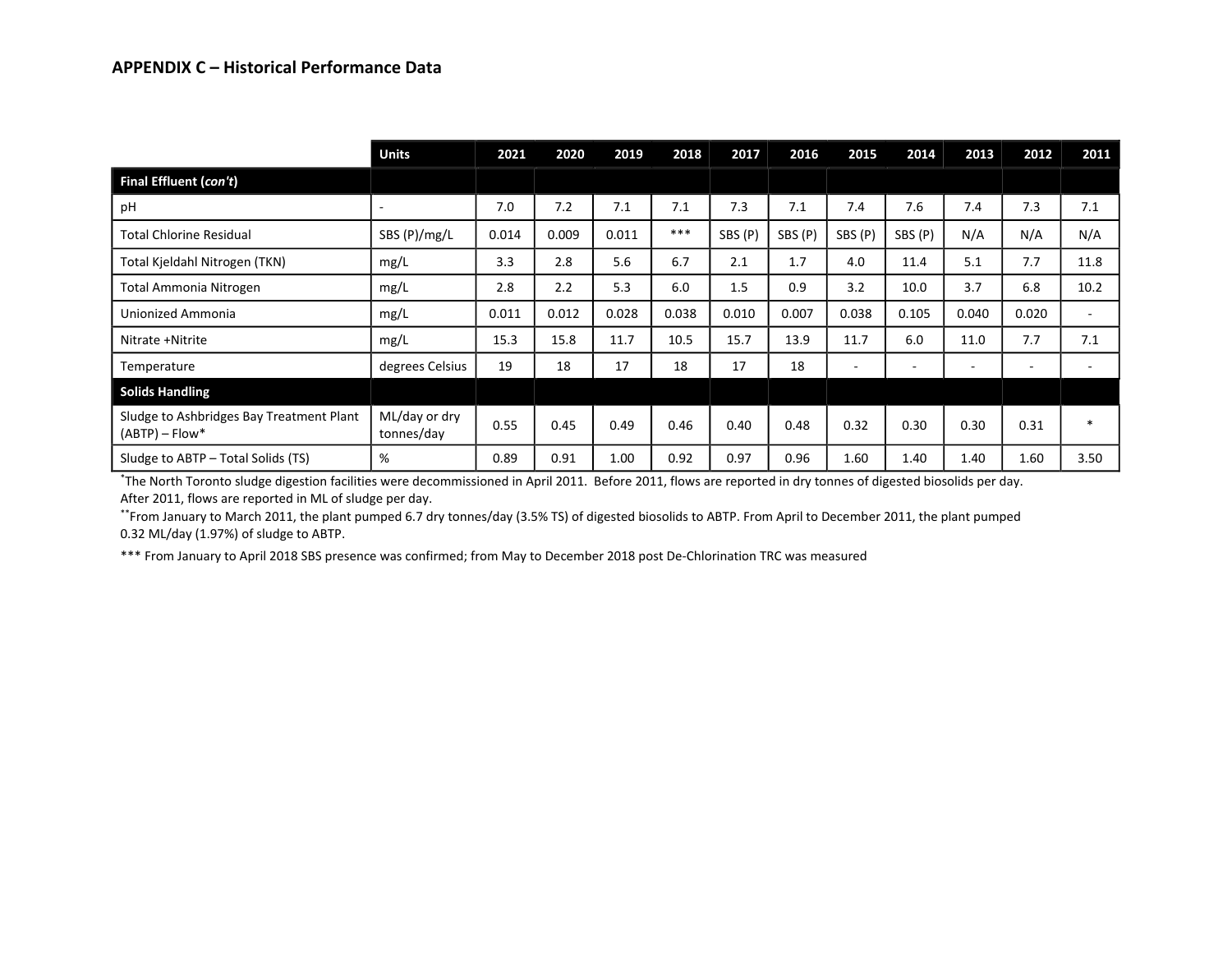

## <span id="page-31-0"></span>APPENDIX D – Influent and Effluent Metal Concentrations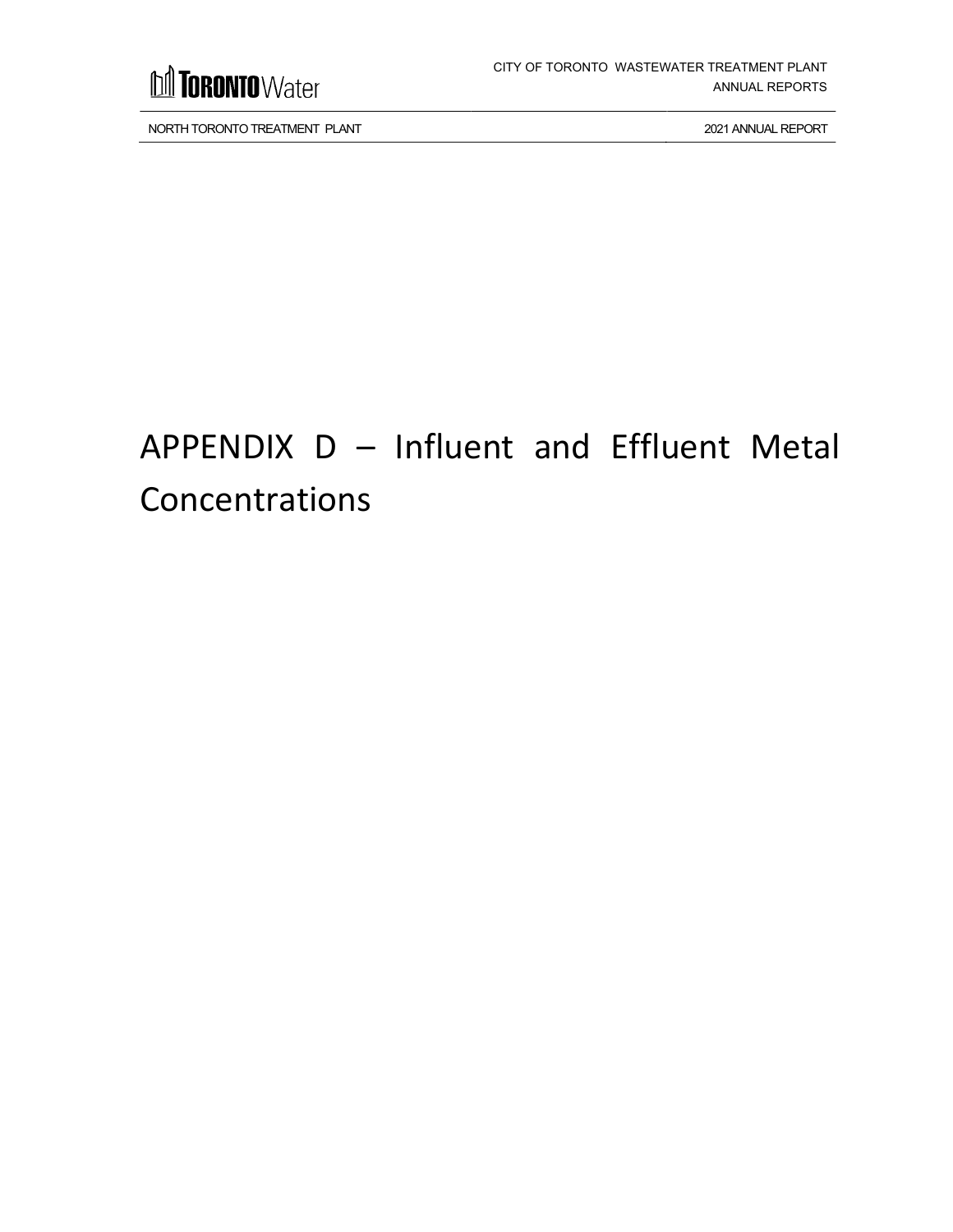| Parameter             | <b>Arsenic</b> | Cadmium | Chromium | <b>Cobalt</b> | <b>Copper</b> | Iron | Lead   | <b>Manganese</b> | <b>Mercury</b> | <b>Nickel</b> | Zinc  |
|-----------------------|----------------|---------|----------|---------------|---------------|------|--------|------------------|----------------|---------------|-------|
| Units                 | mg/L           | mg/L    | mg/L     | mg/L          | mg/L          | mg/L | mg/L   | mg/L             | mg/L           | mg/L          | mg/L  |
| January               | 0.005          | 0.002   | 0.002    | 0.002         | 0.104         | 0.85 | 0.0025 | 0.045            | 0.00005        | 0.0025        | 0.115 |
| February              | 0.005          | 0.002   | 0.002    | 0.002         | 0.108         | 0.90 | 0.0025 | 0.046            | 0.00005        | 0.0025        | 0.118 |
| March                 | 0.005          | 0.002   | 0.002    | 0.002         | 0.112         | 1.04 | 0.0065 | 0.048            | 0.00005        | 0.0025        | 0.12  |
| April                 | 0.005          | 0.002   | 0.002    | 0.002         | 0.0982        | 1.10 | 0.0062 | 0.043            | 0.00005        | 0.0025        | 0.113 |
| May                   | 0.005          | 0.002   | 0.002    | 0.002         | 0.103         | 0.87 | 0.0054 | 0.045            | 0.00005        | 0.0025        | 0.124 |
| June                  | 0.005          | 0.002   | 0.002    | 0.002         | 0.13          | 1.26 | 0.0071 | 0.057            | 0.00016        | 0.0025        | 0.161 |
| July                  | 0.005          | 0.002   | 0.002    | 0.002         | 0.103         | 0.89 | 0.0025 | 0.046            | 0.000137       | 0.0025        | 0.116 |
| August                | 0.005          | 0.002   | 0.002    | 0.002         | 0.137         | 1.32 | 0.0055 | 0.040            | 0.00005        | 0.0025        | 0.143 |
| September             | 0.005          | 0.002   | 0.002    | 0.002         | 0.113         | 0.89 | 0.0059 | 0.044            | 0.00005        | 0.0025        | 0.132 |
| October               | 0.005          | 0.002   | 0.002    | 0.002         | 0.109         | 1.21 | 0.0025 | 0.042            | 0.00005        | 0.0025        | 0.122 |
| November              | 0.005          | 0.002   | 0.002    | 0.002         | 0.0977        | 0.85 | 0.0025 | 0.042            | 0.00005        | 0.0025        | 0.113 |
| December              | 0.005          | 0.002   | 0.002    | 0.002         | 0.1           | 0.72 | 0.0025 | 0.043            | 0.00005        | 0.0025        | 0.108 |
| <b>Annual Average</b> | 0.005          | 0.002   | 0.002    | 0.002         | 0.110         | 0.99 | 0.0043 | 0.045            | 0.00007        | 0.0025        | 0.124 |

#### *Influent (Daily Composite tested once/month for metals)*

Values in red are half the MDL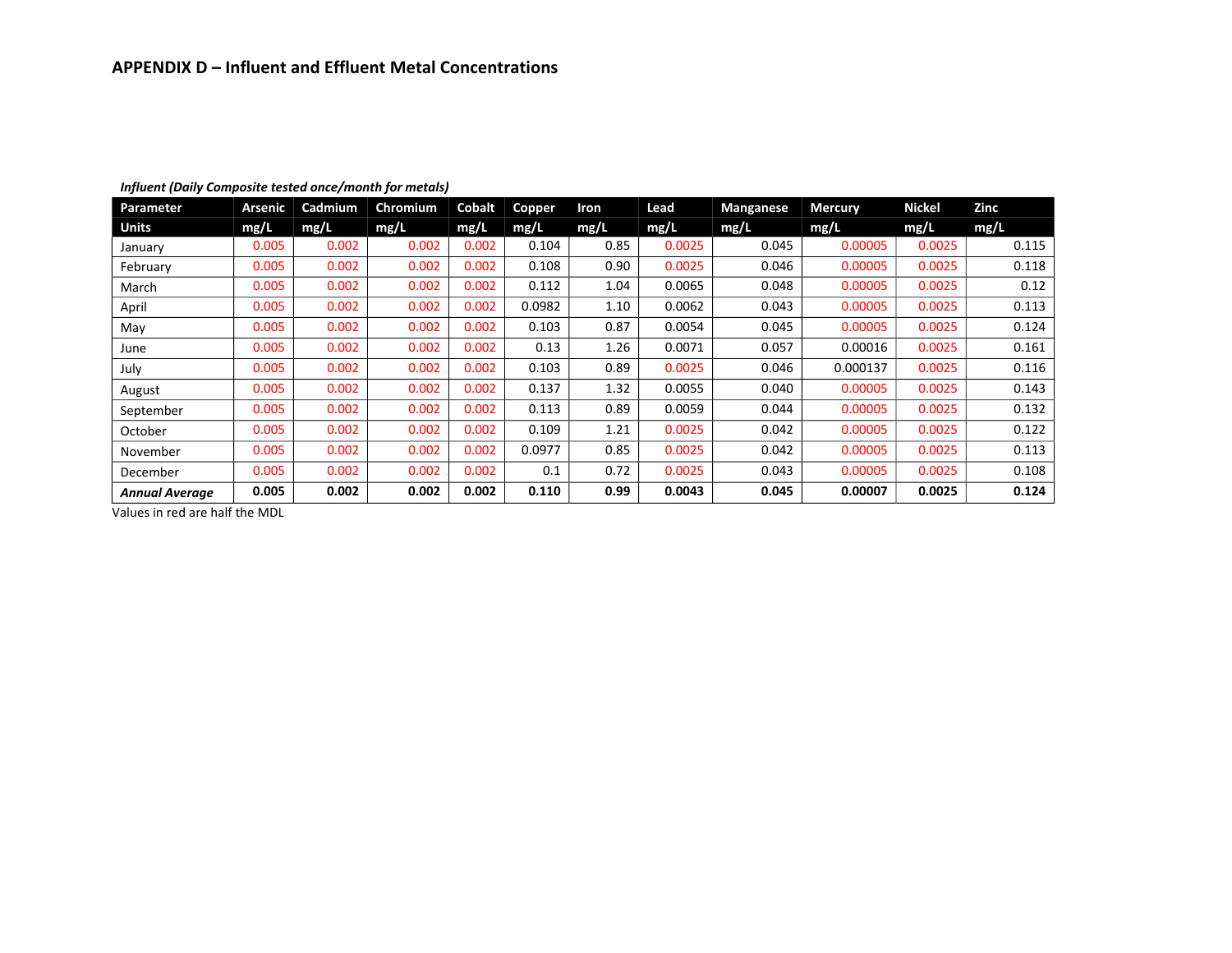| Parameter             | Arsenic | Cadmium | Chromium | <b>Cobalt</b> | <b>Copper</b> | Iron | Lead   | <b>Manganese</b> | <b>Mercury</b> | <b>Nickel</b> | Zinc  |
|-----------------------|---------|---------|----------|---------------|---------------|------|--------|------------------|----------------|---------------|-------|
| Units                 | mg/L    | mg/L    | mg/L     | mg/L          | mg/L          | mg/L | mg/L   | mg/L             | mg/L           | mg/L          | mg/L  |
| January               | 0.005   | 0.002   | 0.002    | 0.002         | 0.018         | 0.79 | 0.0025 | 0.067            | 0.00005        | 0.0025        | 0.039 |
| February              | 0.005   | 0.002   | 0.002    | 0.002         | 0.021         | 0.72 | 0.0025 | 0.084            | 0.00005        | 0.0025        | 0.047 |
| March                 | 0.005   | 0.002   | 0.002    | 0.002         | 0.018         | 0.63 | 0.0025 | 0.060            | 0.00005        | 0.0025        | 0.037 |
| April                 | 0.005   | 0.002   | 0.002    | 0.002         | 0.016         | 0.61 | 0.0025 | 0.041            | 0.00005        | 0.0025        | 0.028 |
| May                   | 0.005   | 0.002   | 0.002    | 0.002         | 0.014         | 0.37 | 0.0025 | 0.057            | 0.00005        | 0.0025        | 0.030 |
| June                  | 0.005   | 0.002   | 0.002    | 0.002         | 0.015         | 0.47 | 0.0025 | 0.042            | 0.00005        | 0.0025        | 0.032 |
| July                  | 0.005   | 0.002   | 0.002    | 0.002         | 0.019         | 0.88 | 0.0025 | 0.047            | 0.00005        | 0.0025        | 0.033 |
| August                | 0.005   | 0.002   | 0.002    | 0.002         | 0.014         | 0.46 | 0.0025 | 0.052            | 0.00005        | 0.0025        | 0.032 |
| September             | 0.005   | 0.002   | 0.002    | 0.002         | 0.027         | 0.53 | 0.0025 | 0.037            | 0.00005        | 0.0025        | 0.043 |
| October               | 0.005   | 0.002   | 0.002    | 0.002         | 0.021         | 0.47 | 0.0025 | 0.046            | 0.00005        | 0.0025        | 0.030 |
| November              | 0.005   | 0.002   | 0.002    | 0.002         | 0.019         | 0.61 | 0.0025 | 0.047            | 0.00005        | 0.0025        | 0.029 |
| December              | 0.005   | 0.002   | 0.002    | 0.002         | 0.018         | 0.65 | 0.0025 | 0.096            | 0.00005        | 0.0025        | 0.035 |
| <b>Annual Average</b> | 0.005   | 0.002   | 0.002    | 0.002         | 0.018         | 0.60 | 0.0025 | 0.056            | 0.00005        | 0.0025        | 0.035 |

#### *Final Effluent (Daily Composite tested once/month for metals)*

Values in red are half the MDL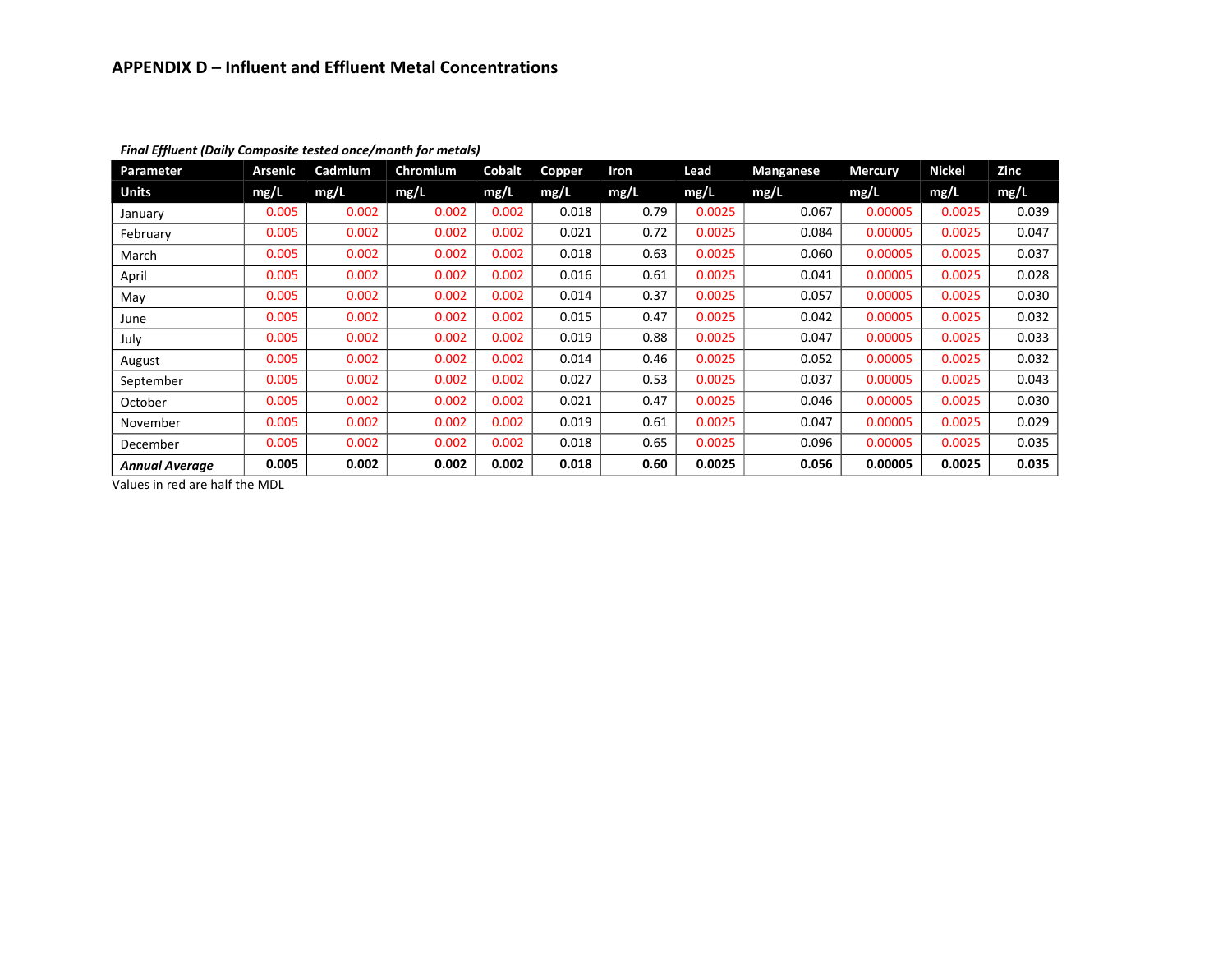

## <span id="page-34-0"></span>APPENDIX E – Staff Training Courses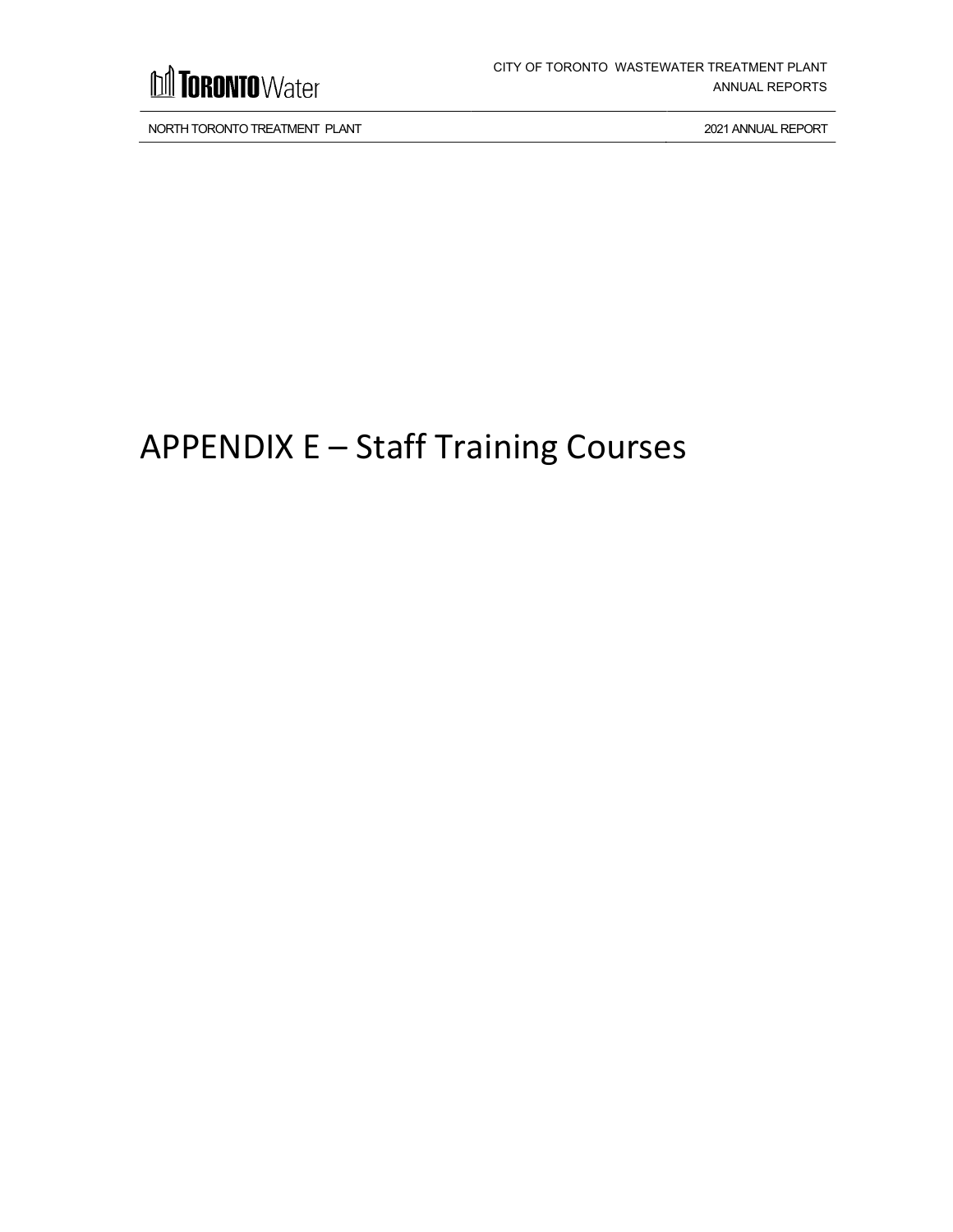Training attended by North Toronto Treatment Plant operations and skilled trades staff in 2021 includes the list of courses below.

### **Technical and Health and Safety Training:**

- Basic Pumps and Pumping Hydraulics
- COVID Protocols Preventing the Spread
- Equipment Safety Inspect It Before You Use It
- Ergonomics
- Fundamentals of Ladder Safety Awareness
- Heat Stress
- Incident Management Team Training (EHSC)
- Incident Reporting
- Industrial Maintenance Technician- Mechanical & Electrical (IMT-M & E)
- Joint Health and Safety Committee (JHSC) Certification Training Certification Refresher
- Lock Out, Tag Out & Test Awareness
- Lockout, Tag & Test (LOTO) Program
- Logbook Entry
- Preventing Back Injuries
- Psychosocial Program, Risk Assessments & Mental Health in Our Work Place
- Quatrosafety Training for City ff Toronto Supervisory Staff
- Rigging Safety Awareness
- Safe Lifting
- Safety on the Road
- Scaffold Safety Awareness
- Sewage Works and Surface Water Spill Response
- Slips Trips Falls
- Toronto Water Covid Response Protocols
- Traffic Control Roadway Work
- Trenching and Excavation Awareness
- WHMIS 2015 New Chemical Safety Info System
- Workplace Violence

### **Other Training:**

- Accessibility 101
- Human Rights 101
- Physical and Cyber Security Awareness
- Vehicle Idling
- Working Remotely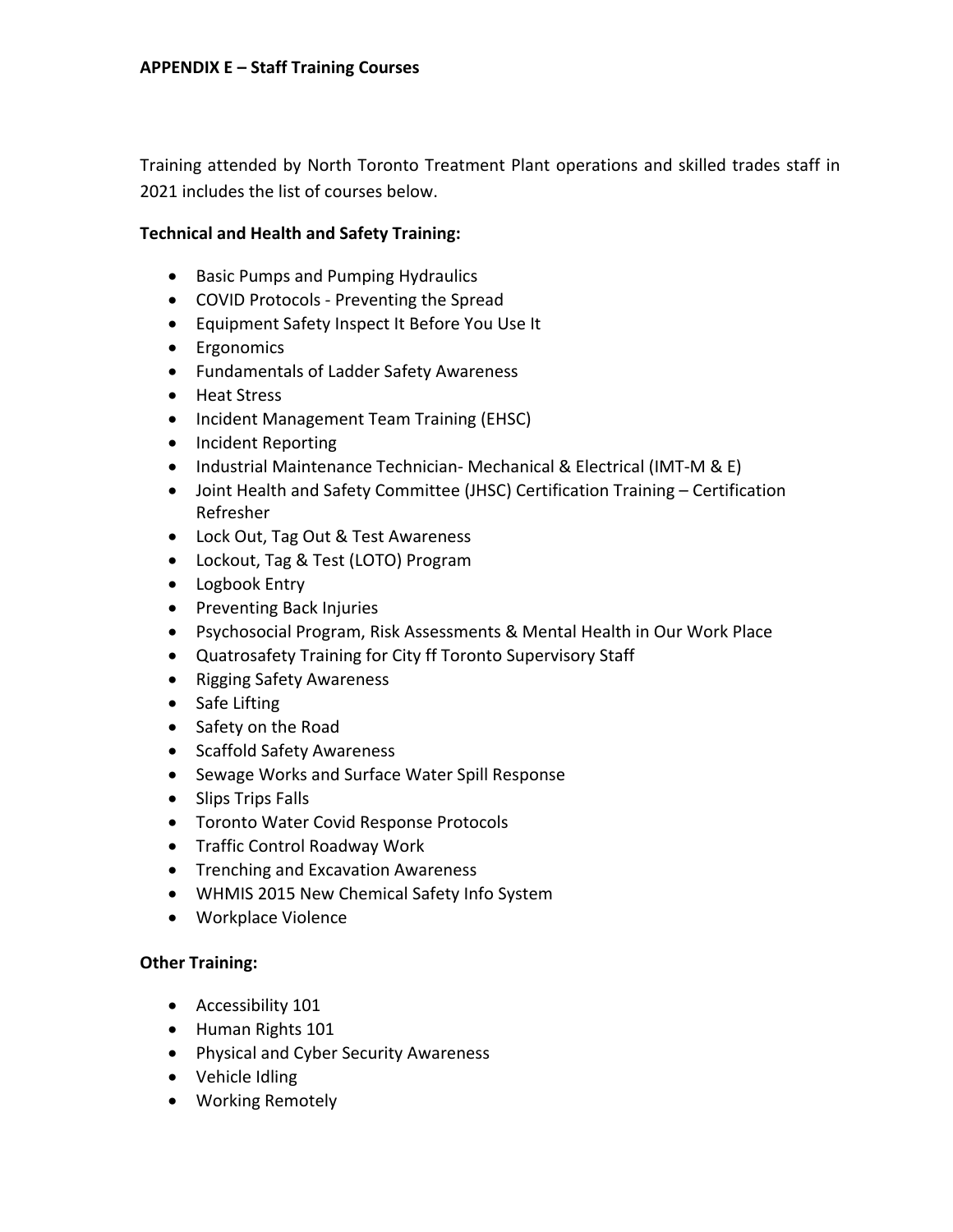### **APPENDIX E – Staff Training Courses**

- Safe Web Browsing
- Business Email Compromise
- Physical Security
- Public Wi-Fi
- Social Engineering
- Malware
- Password Security Brief
- Mobile Security
- Phishing
- Ransomware
- Sap Ariba Client Division: Slp Supplier Request, Registration & Certificate Questionnaires
- Mission Values and Ethics
- Etime Self Time Entry ESS Record Working Time
- Conflict Of Interest
- Fraud Prevention and Whistleblower Protection
- PTP Creating And Managing Capital Works Program Project, Professional Services and Lump Sum Contracts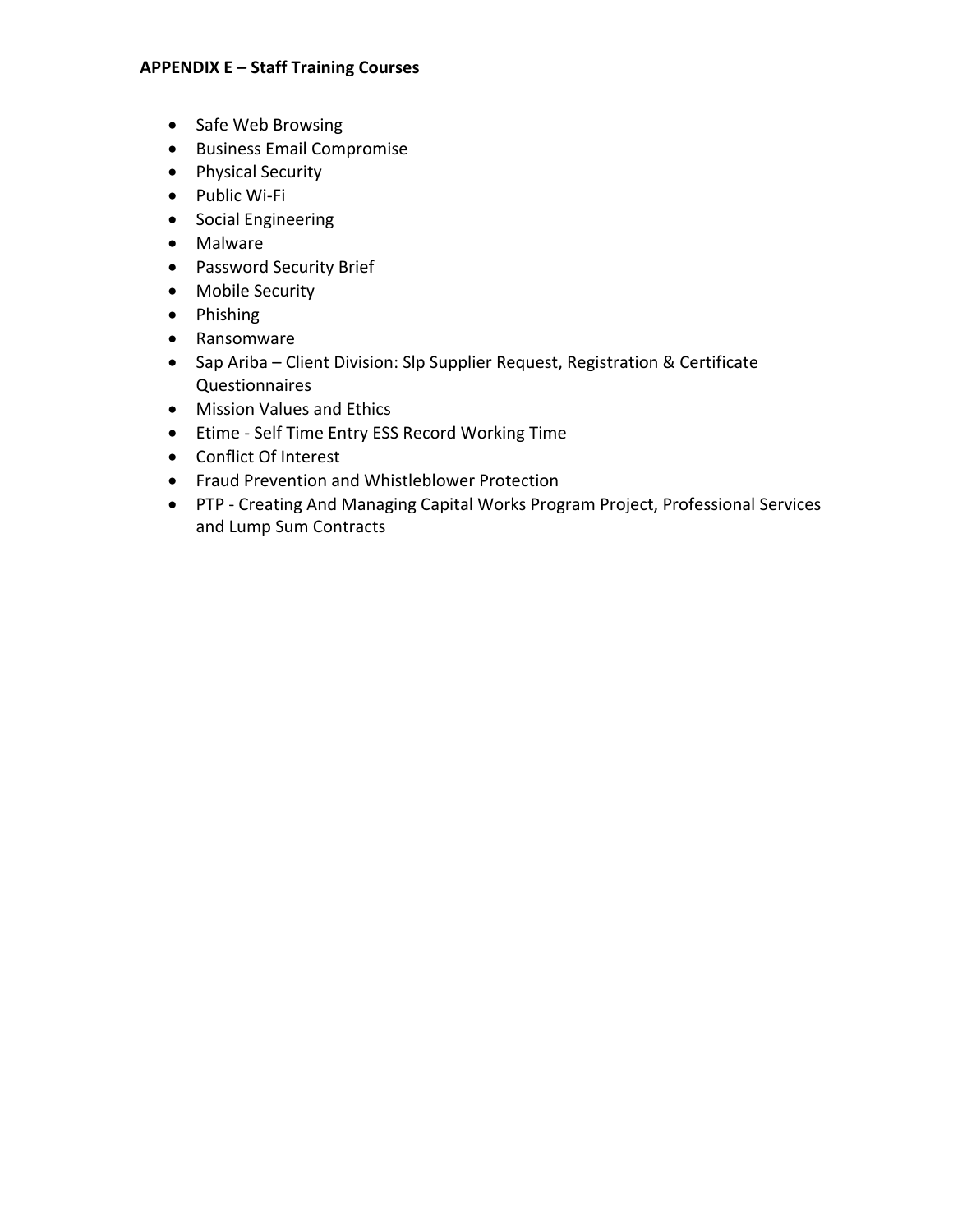

## <span id="page-37-0"></span>APPENDIX F – Maintenance Activities